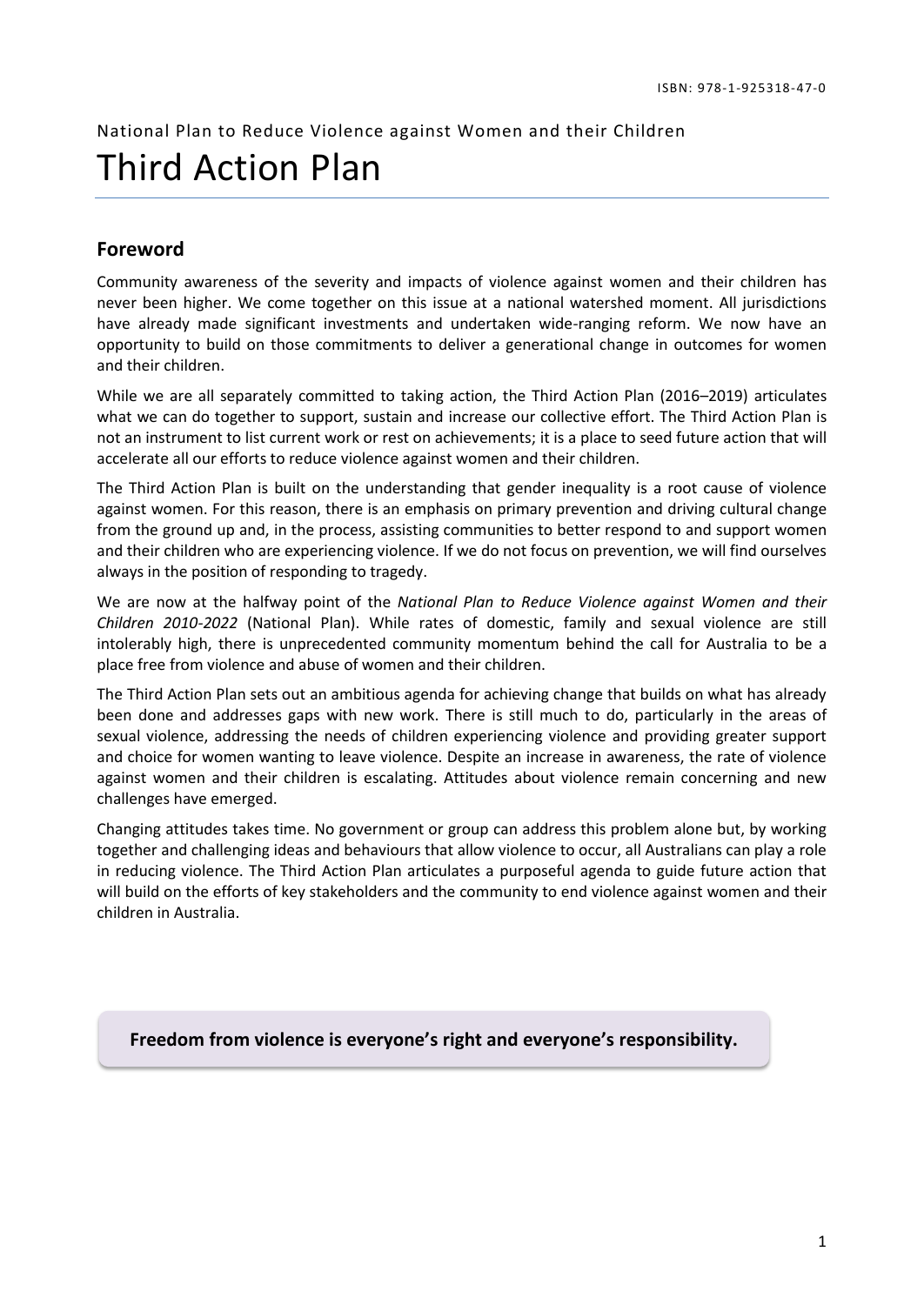## **Setting the scene**

The causes and consequences of violence against women and their children are multiple and complex, so our efforts to reduce its incidence and impacts must be multifaceted. The National Plan is one significant piece of a much bigger jigsaw of activity undertaken by governments and aimed at making Australia a place free from violence against women and their children.

The Council of Australian Governments (COAG) coordinates and guides the efforts of all governments in this space. It links the significant pieces of policy work, structures and investment that contribute to changing the factors leading women to seek protection from violence; to reducing the prevalence and impact of violence; and to improving the ability of agencies to develop effective responses to women and their children who are experiencing violence.

Under this umbrella, the Third Action Plan is strongly linked with the recent *Report of the COAG Advisory Panel on Reducing Violence against Women and their Children* (the Report). The Report's recommendations are wide-ranging and interlocking. While the Third Action Plan reflects the directions of the Report and incorporates a number of recommendations for priority action over the next three years, the Report's objectives are much broader than can be achieved solely through the Third Action Plan. Other opportunities to address the recommendations will continue through COAG considerations. This includes conversations about the future of the housing and homelessness partnership agreements. With its increased focus on responding to the needs of women and children with disability, the Third Action Plan represents a significant implementation activity under the *National Disability Strategy 2010– 2020*. Other policy mechanisms, such as reforms to child care, the *National Framework for Protecting Australia's Children: Third Action Plan* and the *Draft National Framework to improve accessibility to Australian Courts for Aboriginal and Torres Strait Islander Women and Migrant Refugee Women*, provide further platforms for integrating and linking with the Report's recommendations and the Third Action Plan.

Commonwealth, state and territory governments are progressing significant policy work as part of the national effort to ensure that women and their children are able to live free from violence now and into the future. The Australian Government has developed the Women's Safety Package as part of a longerterm response to keeping women and their children safe. The recommendations of the Victorian Royal Commission into Family Violence add significantly to the growing suite of policy responses that allow us to address more adequately the scale and impact of harm caused by family violence. The Queensland report *Not Now, Not Ever: Putting an End to Domestic and Family Violence in Queensland* provides insights and recommendations on changing cultural attitudes, service systems and legal and justice systems to put an end to family violence.

In addition, there is a groundswell of work being undertaken across the country that forms part of the overarching plan to address violence against women and their children. The South Australian report *Taking a Stand: Responding to Domestic Violence* is informing state government initiatives following the Zahra Abrahimzadeh inquest. Whole-of-government and community responses in the Australian Capital Territory are being guided by the *ACT Prevention of Violence Against Women and Children Strategy 2011–2017* and the Safer Families package*.* New South Wales has recently launched Australia's first Domestic Violence Disclosure Scheme, which enables people to find out if their partner has a history of domestic violence offending. Tasmania has made a significant investment to address family violence under *Safe Homes, Safe Families: Tasmania's Family Violence Action Plan 2015–2020*. The Northern Territory has undertaken a major public awareness campaign to promote messages that men and their families can challenge domestic violence. Western Australia launched the *Freedom from Fear Action Plan*: *Working towards the elimination of family and domestic violence in Western Australia* to engage and respond to perpetrators of family and domestic violence.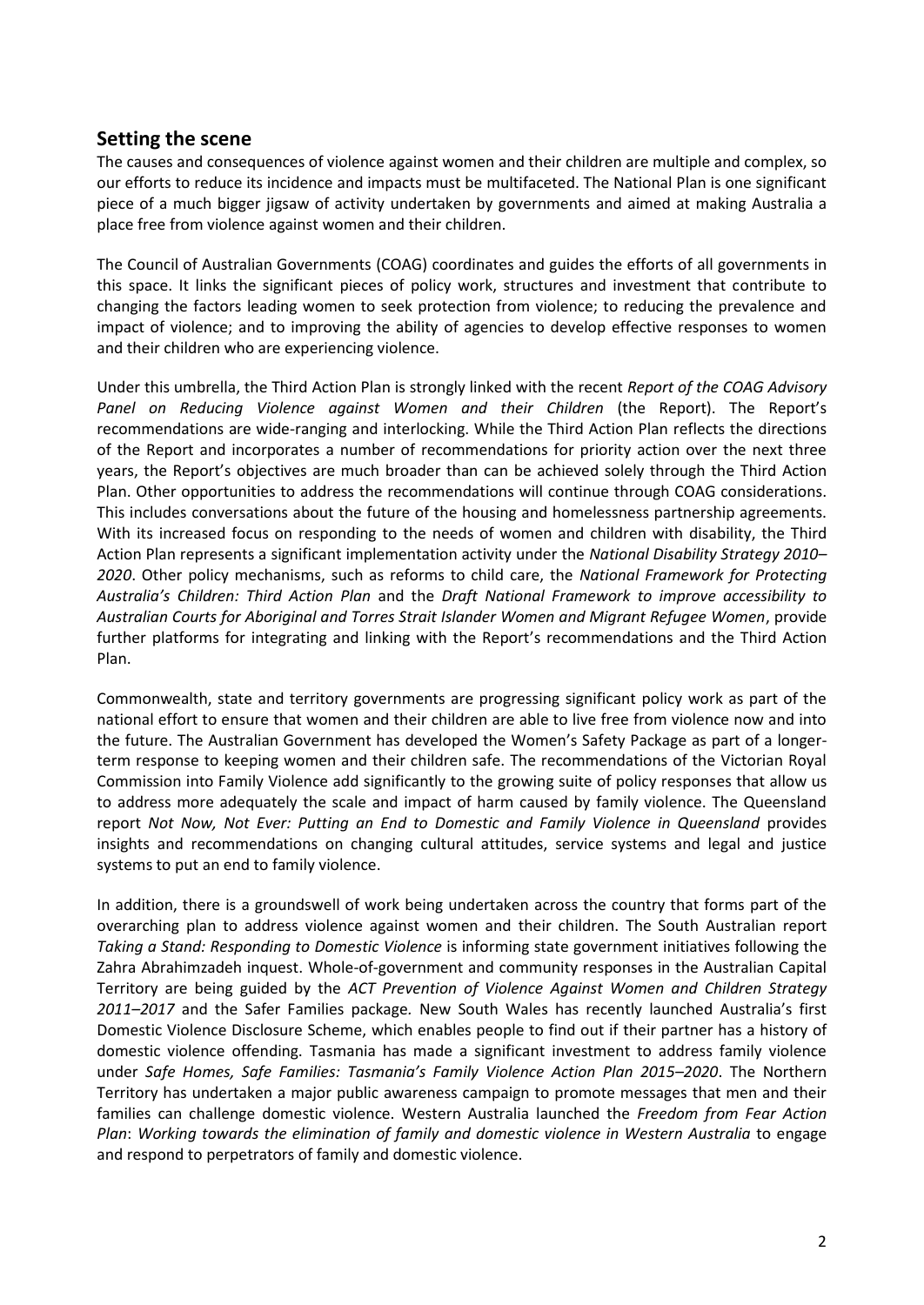# **The National Plan to Reduce Violence against Women and their Children**

The National Plan is a long-term collaboration for action by Commonwealth, state and territory governments aimed at achieving:

'a significant and sustained reduction in violence against women and their children'.

It provides a 12-year platform for action by Commonwealth, state and territory governments, together with the non-government sector, business and communities. It provides a coordinated framework for effective effort to reduce and respond to violence against women and their children. It identifies national priorities and helps to focus our attention on the areas of greatest need through collaboration between all Australian jurisdictions.

The National Plan drives an integrated approach to preventing and responding to domestic, family and sexual violence and encourages all governments to:

- work towards the same goals in reducing domestic, family and sexual violence
- work together in areas of shared responsibility
- improve links between the many supports and services we provide in order to avoid duplication, coordinate planning and implementation, and better share information and innovation
- undertake key national leadership projects, including work in primary prevention and work to build a national evidence base.

It sets out six National Outcomes to work towards over 12 years from 2010 to 2022:

- 1. Communities are safe and free from violence.
- 2. Relationships are respectful.
- 3. Indigenous communities are strengthened.
- 4. Services meet the needs of women and their children experiencing violence.
- 5. Justice responses are effective.
- 6. Perpetrators stop their violence and are held to account.

These National Outcomes are being delivered through four three-year Action Plans.

## **Where are we now?**

We stand at the halfway point of the 12-year endeavour to drive generational change. Over the past six years, we have laid some promising foundations, such as:

- the establishment of Our Watch, an organisation driving nationwide change in the culture, behaviours and power imbalances that lead to violence against women and their children
- *The Line* media campaign
- multiple points within the Australian Curriculum where respectful relationships education can be delivered, after Ministers endorsed the Foundation to Year 10 Australian Curriculum in 2015
- key research projects on domestic violence, sexual assault and perpetrator interventions under Australia's National Research Organisation for Women's Safety (ANROWS)
- the expansion of 1800RESPECT to meet service demand and the needs of workers, women, children and perpetrators from diverse groups and victims of complex violence
- the further expansion of the DV-alert training program to community frontline workers to better support victims of domestic, family and sexual violence.

Work still underway under the auspices of COAG includes:

- a Model Law Framework for domestic violence orders
- a national information-sharing system for domestic violence orders
- National Outcome Standards for Perpetrator Intervention
- a national campaign to change the attitudes of young people to violence
- better targeting technology.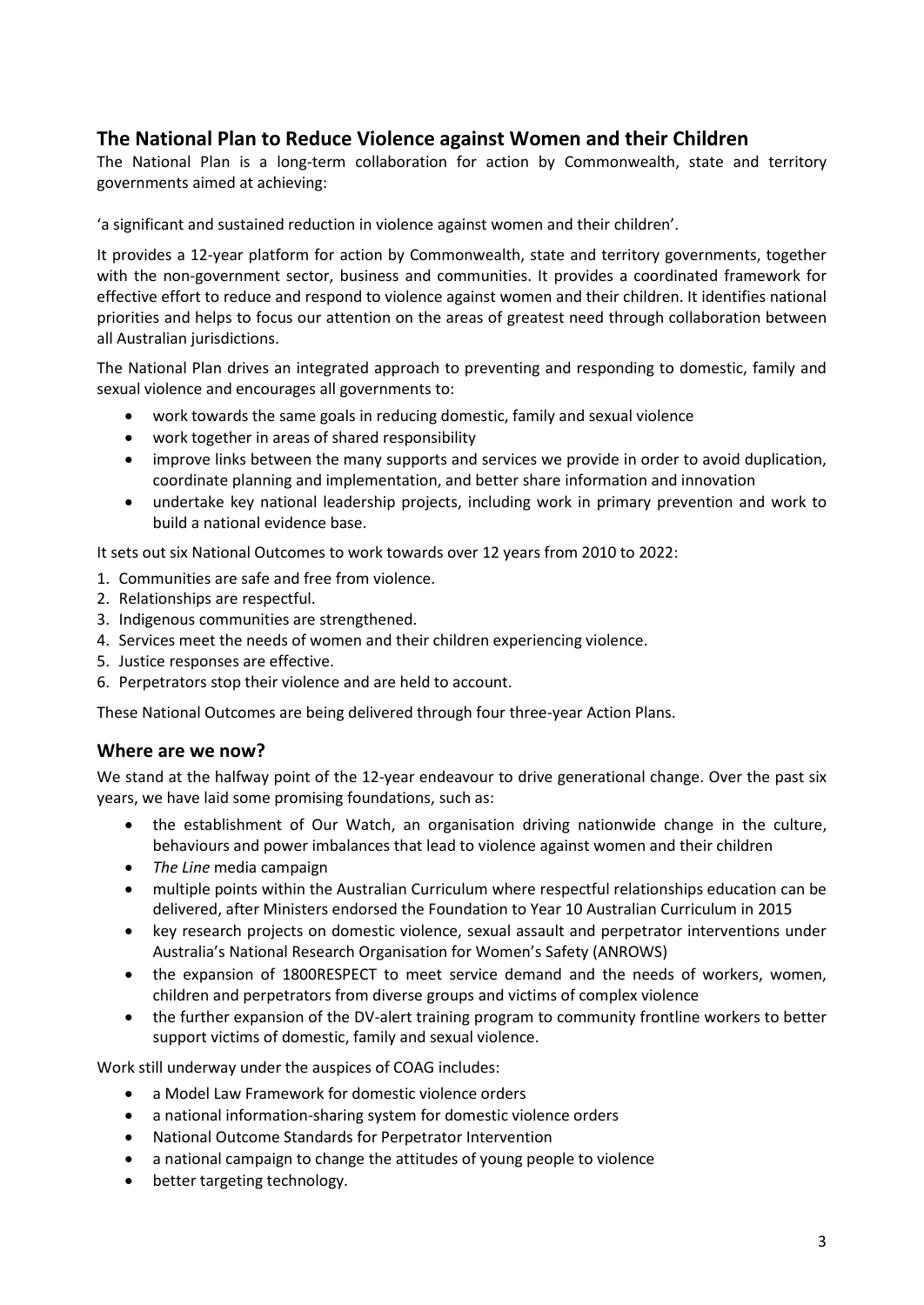Work is also occurring in the non-government and corporate sector. For example, White Ribbon Australia's efforts in primary prevention, have contributed to an unprecedented awareness of domestic and family violence.

Despite our efforts, violence against women continues. In 2015, 80 women were murdered in Australia with approximately three-quarters killed by a current or former partner. This national shame continues into 2016. In addition to the pain and devastation for individuals, families and communities, who have lost loved ones, KPMG estimated the economic cost of violence against women and their children in 2015–16 to be between \$22 billion and \$26 billion.

During the Second Action Plan, a number of high-profile inquiries delivered substantial findings informing the way forward on our path to an Australia free from violence against women and their children. The conclusions and recommendations from the critical pieces of work discussed above have provided us with an increased understanding of causes and costs of violence and of the key issues that need to be addressed to enable us to move forward. At a national level, for example, COAG agreed the following six action areas for national attention:

- National leadership is needed to challenge gender inequality and transform community attitudes.
- Women who experience violence should be empowered to make informed choices.
- Children and young people should also be recognised as victims of violence against women.
- Perpetrators should be held to account for their actions and supported to change.
- Aboriginal and Torres Strait Islander communities require trauma-informed responses to violence.
- Integrated responses are needed to keep women and their children safe.

These six areas are reflected in the priorities and actions of the Third Action Plan.

We are at a point where our awareness of the severity and impacts of violence against women and their children has never been higher, and our evidence base for developing effective prevention and response approaches is more substantial and robust than it has ever been. This combination provides a powerful opportunity to better prevent and respond to violence against women and their children.

## **Where are we going?**

The advances we have made through the work done over the past six years create a platform from which we can consider the best way forward for the next three years. What is most clear is that there is still much more to be done. During 2016, a series of national consultations identified key areas for attention in the Third Action Plan and determined a program of work that is manageable and that addresses ongoing and emerging issues. The six National Priority Areas for attention in the Third Action Plan are:

- 1. Prevention and early intervention.
- 2. Aboriginal and Torres Strait Islander women and their children.
- 3. Greater support and choice.
- 4. Sexual violence.
- 5. Responding to children living with violence.
- 6. Keeping perpetrators accountable across all systems.

## **How will we get there?**

Practical measures under these six National Priority Areas provide a roadmap for the Third Action Plan. The 36 Actions outlined below build on our efforts to date and focus our attention on some new areas. We will keep measuring what works, improving our understanding of the key levers for change and how to use them. We will be innovative, drawing from current successes, previous learnings and national momentum, to drive a reduction in domestic, family and sexual violence.

Over the next three years, our joint endeavours will be underpinned by the following four principles:

a. The specific barriers and challenges of women and children from diverse groups are addressed in implementing all actions.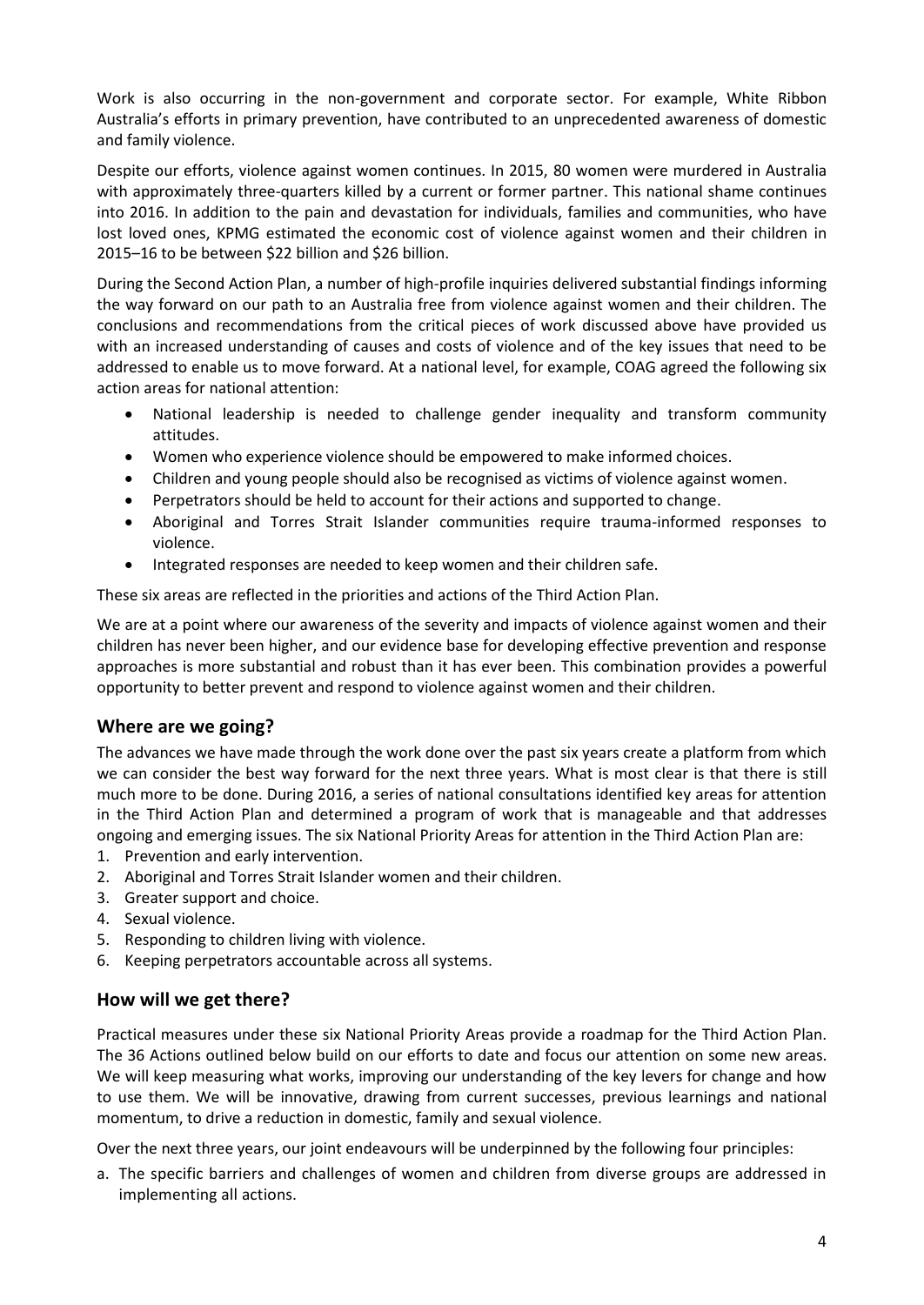- b. When developing supports, services and systems, innovative solutions are explored, including integration and co-location of services and harnessing new and emerging technology.
- c. Systems, services and agencies intervene effectively.
- d. Robust research, evidence and data are used to underpin practice when developing supports, services and the overarching system.

To enhance our collective effort, we will make use of other significant plans, research and strategies to drive our work. One important example is the *Third Action Plan (2015–2018) of the National Framework for Protecting Australia's Children*, under which the government and non-government sectors are progressing actions to deliver a substantial and sustained reduction in levels of child abuse and neglect over time. Furthermore, with its increased focus on responding to the needs of women and children with disability, the Third Action Plan links to the *National Disability Strategy 2010–2020*.

Working groups will be established to progress and monitor key actions. They will be led by state and territory government officials, with support from the Australian Government, and will comprise experts from the academic and service sectors. The Australian Government will support the working groups by providing research, evaluations and other sources of evidence to inform the implementation of Actions under the Third Action Plan. This will focus on areas such as service gaps and capacity, integration and collaboration, and implementing and measuring evidence-based practices and programs.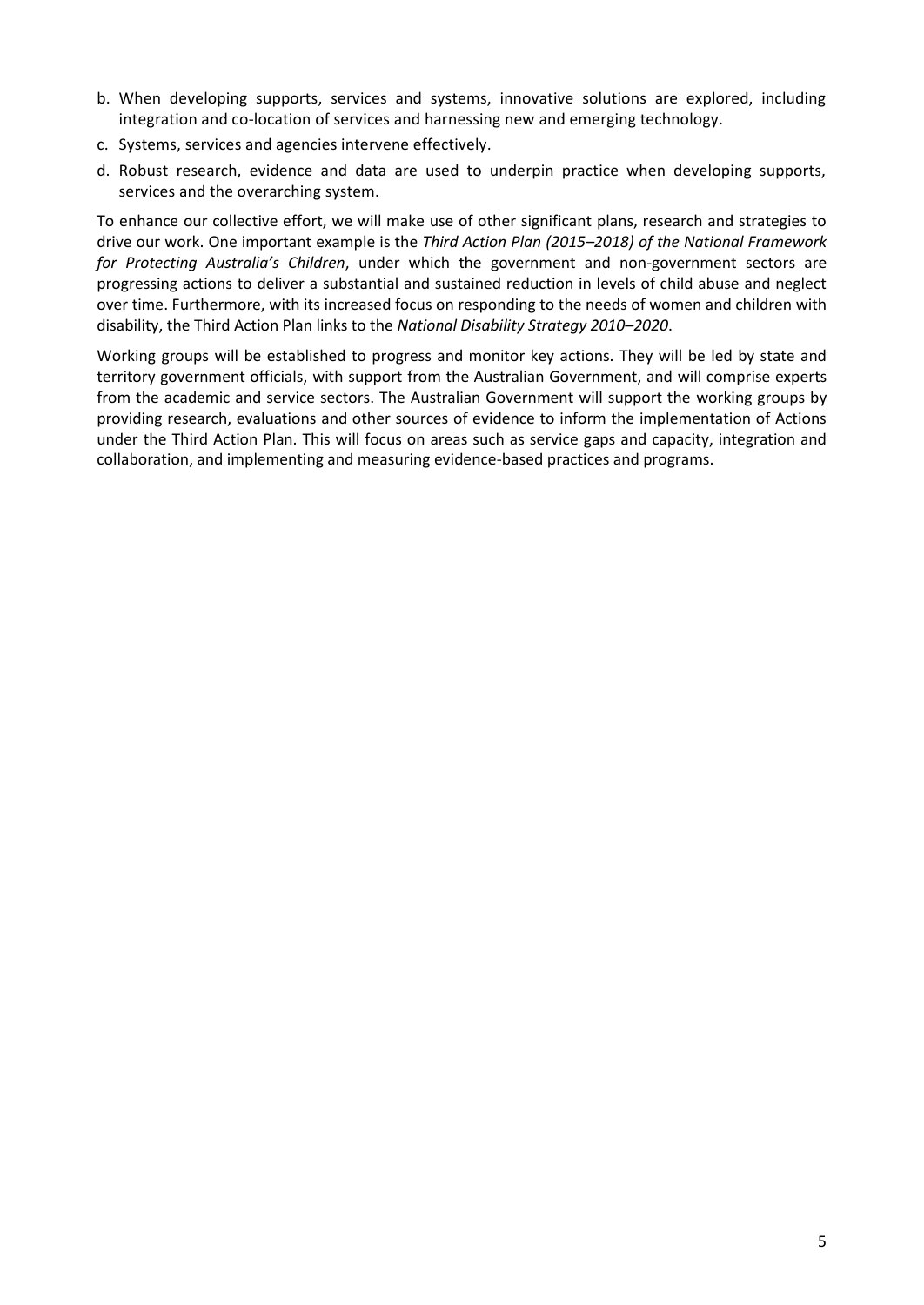# **The Third Action Plan: Areas for action**

## **National Priority Area 1: Prevention and early intervention**

All parties recognise the critical role of prevention in breaking the cycle of abuse and acute response that characterises the current system. Without effective and well-planned prevention actions, we will remain locked into simply responding to crisis, which is damaging for women and their children and expensive for governments and services. Primary prevention activities under the Third Action Plan will address deep-seated attitudes and practices that excuse, justify and promote violence against women and their children. These activities will engage local communities in developing their own initiatives to address local culture, behaviours and gender inequality which lead to violence against women and their children.

Primary prevention activities are particularly important in culturally and linguistically diverse communities, where families may not be aware of the differences between the cultural norms and laws of Australia and those of their country of origin, particularly in relation to family life, sexuality and gender roles.

Early intervention effort with at-risk cohorts reduces the likelihood of development and escalation of violent behaviours to the point where they are difficult to reverse. The Third Action Plan articulates a number of early intervention initiatives which improve identification of and early responses to violence for both perpetrators and women and children at risk of violence.

| <b>KEY ACTIONS</b>                                                                                                                                                                                                                                                                           |                                                                                                                                                                                                                                                                                            |
|----------------------------------------------------------------------------------------------------------------------------------------------------------------------------------------------------------------------------------------------------------------------------------------------|--------------------------------------------------------------------------------------------------------------------------------------------------------------------------------------------------------------------------------------------------------------------------------------------|
| National Priority Area 1: Prevention and early intervention                                                                                                                                                                                                                                  |                                                                                                                                                                                                                                                                                            |
| 1.1: Drive nationwide change in the<br>culture, behaviours and attitudes<br>that lead to violence against women<br>and their children.                                                                                                                                                       | 1.1(a) All jurisdictions commit to implementing Our Watch's<br>Change the story: A shared framework for the primary<br>prevention of violence.<br>1.1(b) Better targeting The Line campaign at diverse cohorts of                                                                          |
|                                                                                                                                                                                                                                                                                              | young people.<br>1.1(c) Develop a bystander campaign to support people to<br>intervene where safe to do so.                                                                                                                                                                                |
|                                                                                                                                                                                                                                                                                              | 1.1(d) Continue collaboration with the media to improve<br>reporting on and support for victims of domestic, family and<br>sexual violence.                                                                                                                                                |
| 1.2: Support local communities to<br>take effective action to reduce<br>violence against women and their<br>children.                                                                                                                                                                        | 1.2(a) Co-design tools and resources with local governments<br>to engage with business, sporting organisations and<br>community groups to promote action against violence and<br>engage all levels of business to lead and collaborate on<br>initiatives to drive a reduction in violence. |
|                                                                                                                                                                                                                                                                                              | 1.2(b) Support culturally and linguistically diverse women,<br>young people and communities, and Aboriginal and Torres<br>Strait Islander women and elders, to lead efforts to reduce<br>violence against women in their communities.                                                      |
| 1.3: Support schools and teachers to<br>deliver age-appropriate and<br>evidence-based respectful<br>relationships education to all school<br>children covering sexual violence,<br>gender equality issues and a range of<br>other relationship issues and tailored<br>to vulnerable cohorts. |                                                                                                                                                                                                                                                                                            |
| 1.4: Increase men's involvement in<br>gender equality and reducing<br>violence, including through the use<br>of influencers and role models.                                                                                                                                                 | 1.4(a) Use a range of communication, ambassador and public<br>relations activities to raise awareness about non-physical<br>abuse and where to seek help.<br>1.4(b) Engage parenting services to incorporate primary                                                                       |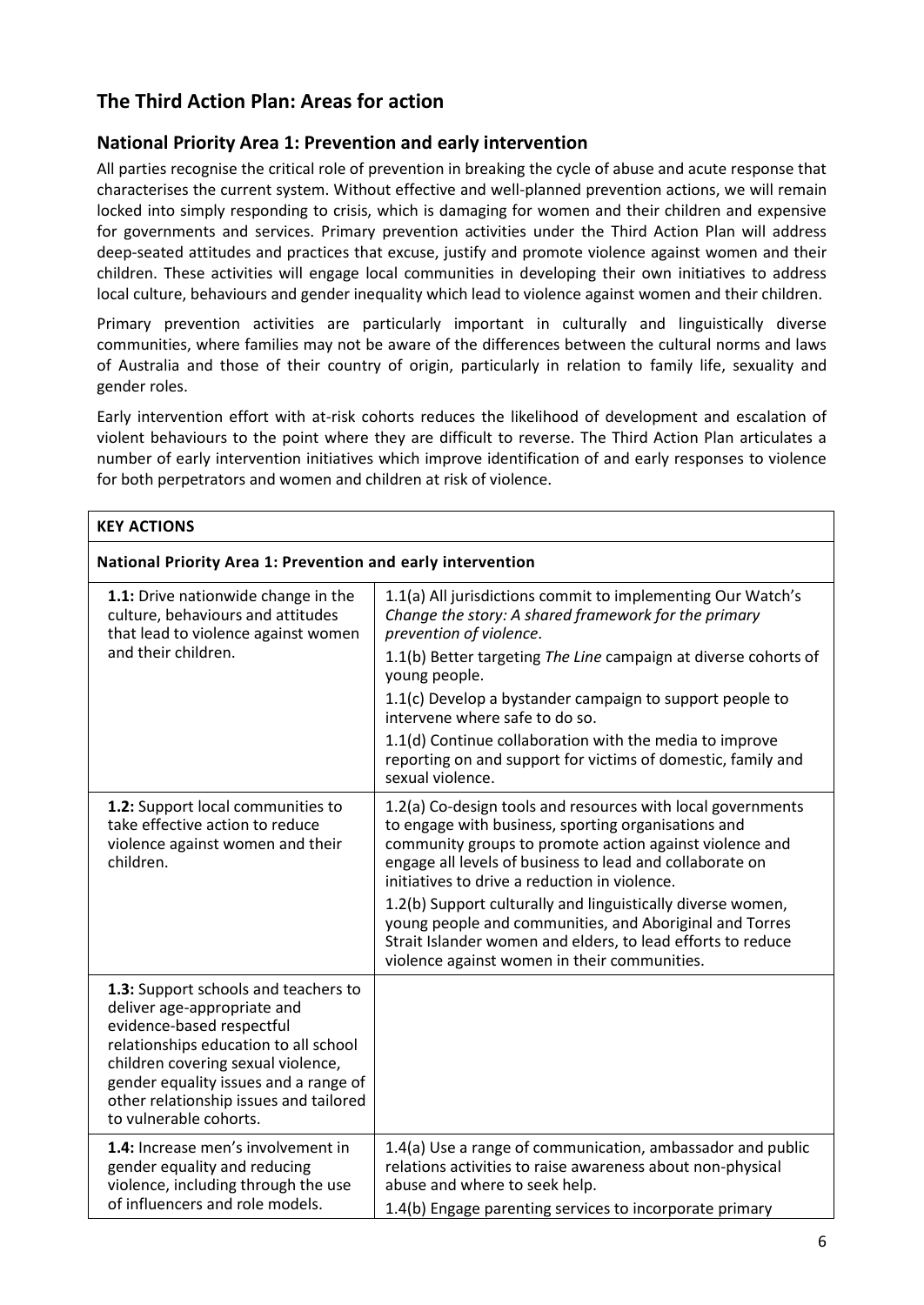|                                                                                                                              | prevention resources and advice on ways to equally share<br>parenting into programs for first-time parents and fathers.                                                                                                              |
|------------------------------------------------------------------------------------------------------------------------------|--------------------------------------------------------------------------------------------------------------------------------------------------------------------------------------------------------------------------------------|
| 1.5: Embed gender equality in<br>workplace culture and increase<br>women's workforce participation<br>and economic security. | 1.5(a) Build on work being done across the public and private<br>sectors to embed greater gender equality in workplace<br>culture and increase workforce participation and economic<br>security for women.                           |
|                                                                                                                              | 1.5(b) Support employers and employees when domestic and<br>family violence impacts on workplaces by providing a 'one-<br>stop shop' for resources on effective workplace responses to<br>violence against women and their children. |
| 1.6: Improve financial literacy and<br>competence for women who are<br>experiencing or at risk of violence.                  | 1.6(a) Increase the availability of financial support and<br>counselling and partner with corporate bodies and non-<br>government organisations to improve women's access to<br>microfinance products.                               |

### **Prevention and early intervention case studies All governments – Stop It at the Start campaign**

The *Stop It at the Start* national campaign is a \$30 million, three-year, co-funded COAG initiative, led by the Australian Government, which focuses on stopping violence where it begins. The campaign aims to bring together families and communities to positively influence young people's attitudes towards respectful relationships and gender equality. It encourages adults to think about the impact of what they say and do and to start conversations about respect with boys and girls. The campaign strategy includes a mix of advertising, public relations, community engagement, corporate partnerships and education. The first phase of advertising resulted in over 32 million views of the television commercials, with more than 12 million views in the first week alone.

## **Queensland – Recognise, Respond, Refer: Domestic Violence and the Workplace**

The Queensland Government has partnered with Australia's CEO Challenge to develop an innovative online learning program — Recognise, Respond, Refer: Domestic Violence and the Workplace –to raise employee awareness of domestic violence in the workplace. The e-learning program aims to build workplaces that are supportive of victims of domestic and family violence and includes developing skills to identify and respond to domestic violence. Launched in May 2015, the Recognise, Respond, Refer e-learning program has been rolled out to all Queensland Government agencies. Australia's CEO Challenge is also being supported to promote the e-learning program to business and non-government organisations.

## **South Australia – Violence Against Women Collaborations**

The Violence Against Women Collaborations between government and non-government agencies provide the opportunity to develop local responses to women experiencing rape and sexual assault, domestic and family violence and homelessness. The collaborations build community capacity and create cultural and attitudinal change to address the underlying causes of violence against women and their children. The Western Adelaide Violence Against Women Collaboration implemented a Clothesline Project across the western suburbs throughout the 16 Days of Activism in 2015, featuring shirts carrying anti violence against women slogans. The project is supported by Charles Sturt, Port Adelaide, Enfield and West Torrens councils.

## **Tasmania – Changing the attitudes and behaviours that lead to family violence**

Under *Safe Homes, Safe Families, Tasmania's Family Violence Action Plan 2015*–*2020*, the Tasmanian Government is implementing a number of actions which aim to change the attitudes and behaviours that lead to family violence. The Tasmanian Government has joined Our Watch and is actively supporting the national campaign *Stop It at the Start*. From 2017, Respectful Relationships education programs will be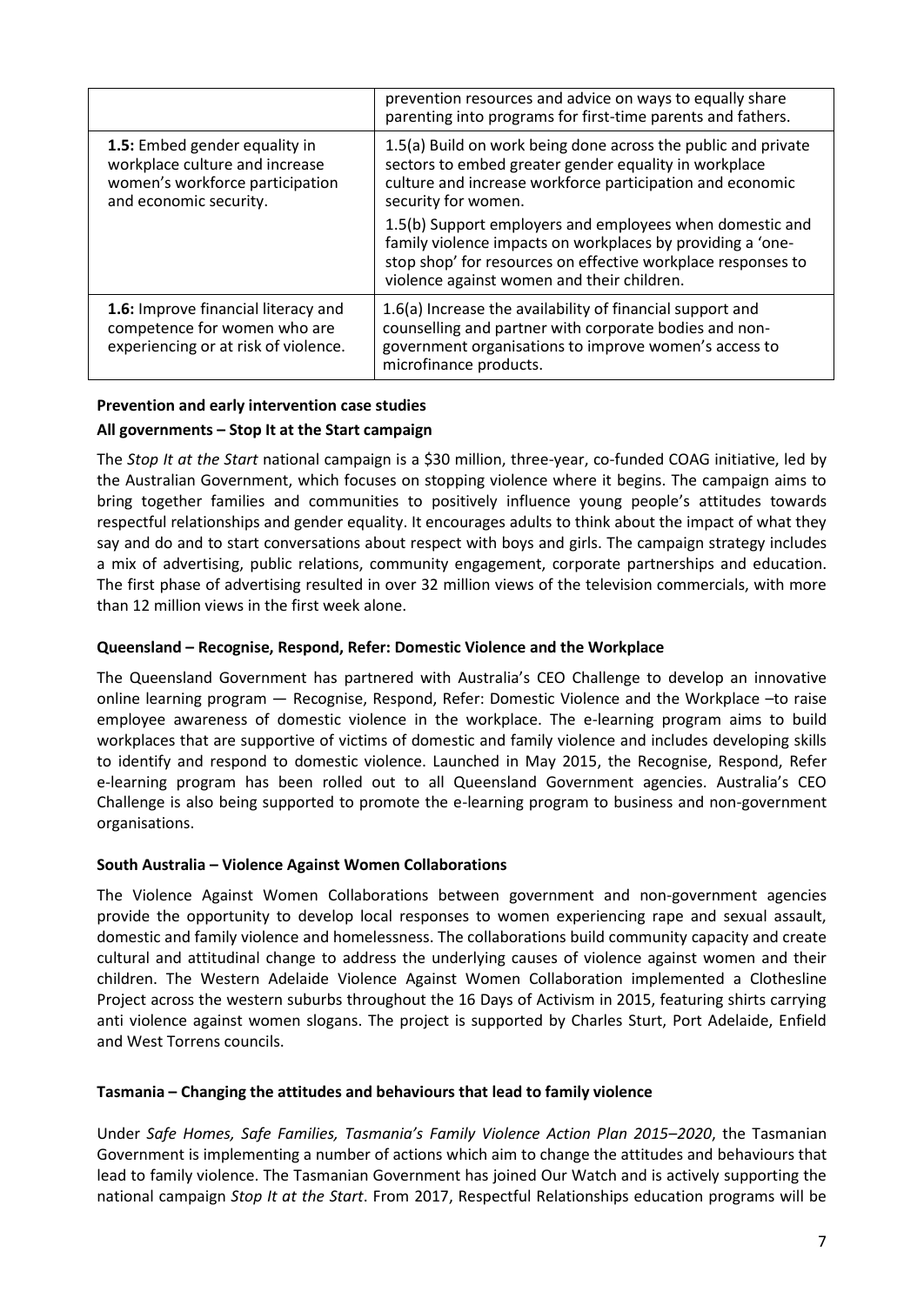delivered in all Tasmanian Government schools from kindergarten to year 12. Support is also being provided to non-government schools to support students affected by family violence. All Department of Education frontline staff will undertake a *Safe Homes, Safe Families* training program and, over the next four years, all Tasmanian Government departments will undertake the White Ribbon Workplace Accreditation Program.

### **New South Wales - \$20 million Domestic and Family Violence Innovation Fund**

The \$20 million Domestic and Family Violence Innovation Fund was announced as part of the 2016–17 Budget and is a key action of the *NSW Domestic and Family Violence Blueprint for Reform 2016–2021*. The blueprint identified the need for an increased focus on prevention and early intervention activities in order to achieve a significant and sustained reduction in the rate of domestic and family violence and a corresponding reduction in the demand for crisis services. To achieve this, the Domestic and Family Violence Innovation Fund will provide a financial investment for initiatives that develop innovation within two streams of funding over four years: Prevention and/or Early Intervention of Domestic and Family Violence; and Improving the Delivery of Crisis Services in Response to Domestic and Family Violence.

### **Australian Capital Territory – Working With The Man**

The Working With The Man program contributes to the prevention of violence against women and their children by its use of an intensive approach, combining specialist case management, counselling, a behaviour change program and casework services. With this approach, Working With The Man assists men who have been using violence against women to stop using violence and develop their skills in dealing more effectively and respectfully with partners or ex-partners, their children and other family members impacted by their use of violence. Experienced practitioners at EveryMan Australia work with men who are abusive to their partners. They raise awareness about the range of physical and other controlling behaviours which can be considered as domestic violence and about options for addressing these issues. The program advocates for the safety of partners and children and for the benefits of effective behaviour change programs for all parties.

#### **New South Wales – NSW Prevention and Early Intervention Strategy**

The *Prevention and Early Intervention Strategy* will set a coordinated agenda for violence prevention activities across NSW for prevention and early intervention activities, including engagement with organisations representing Aboriginal and Torres Strait Islander people; people with disability; lesbian, gay, bisexual, transgender, intersex and queer communities; and people from culturally and linguistically diverse communities.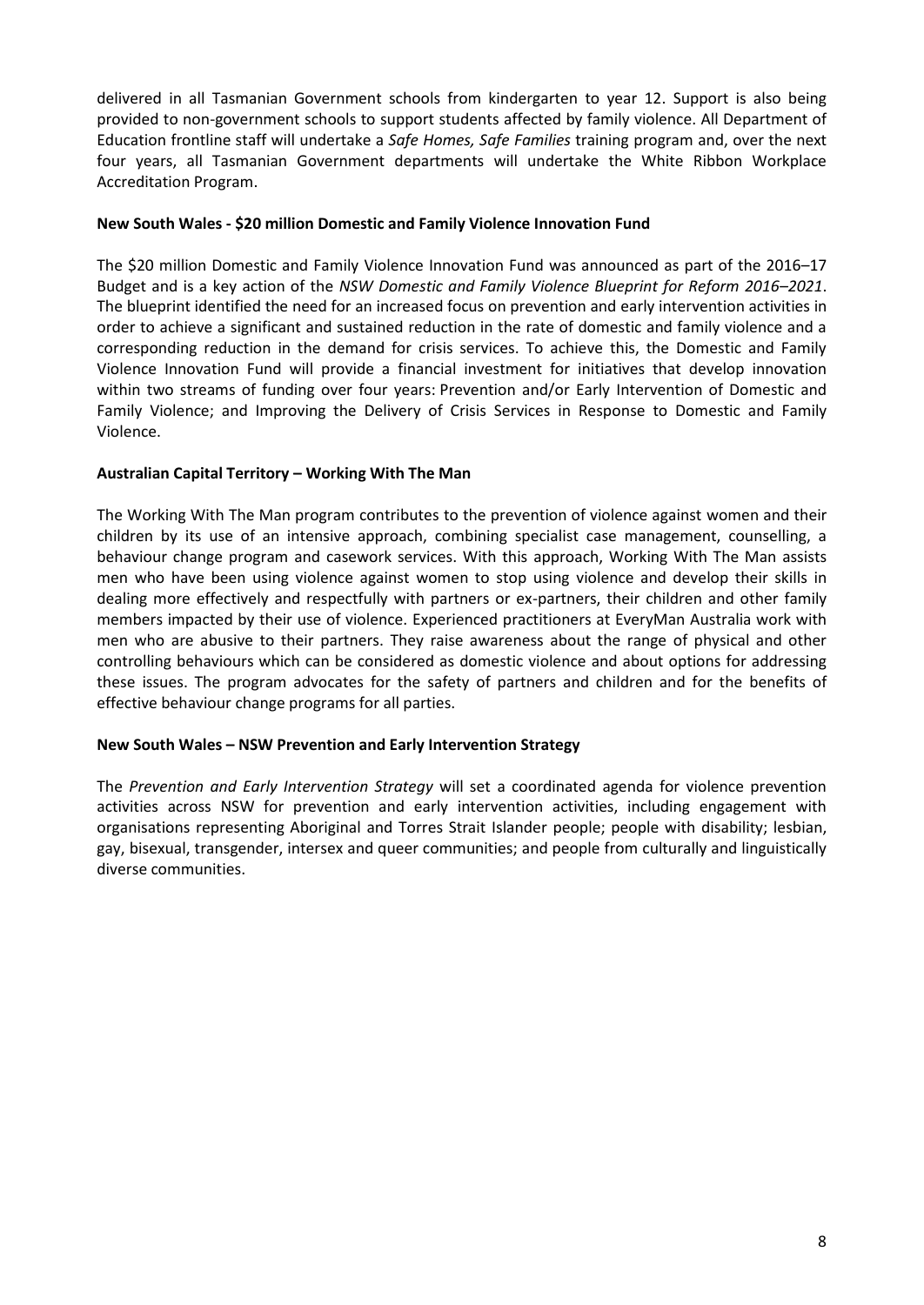## **National Priority Area 2: Aboriginal and Torres Strait Islander women and their**

## **children**

Aboriginal and Torres Strait Islander women are 34 times more likely to be hospitalised due to family violence related assaults than other women, and police data suggests they are up to 3.7 times more likely than other women to be victims of sexual violence. One-third of Aboriginal and Torres Strait Islander women have experienced physical violence from a partner. This is twice the level recorded among non-Indigenous women.

Aboriginal and Torres Strait Islander women in remote and regional areas experience rates of family violence up to 45 times higher, and sexual assault 16 to 25 times higher, than other Australian women. They also experience barriers to accessing information and support services, particularly where English is not their first language.

We need to improve our understanding of the nature and impact of violence experienced by Aboriginal and Torres Strait Islander women and their children. All governments are working towards the collection of comparable data and the identification of new data that could be collected from funded services.

Responses to family violence in Aboriginal and Torres Strait Islander communities must recognise the impact of past trauma for Indigenous people resulting from colonisation, racism and social disadvantage, and the role of these intersecting factors in perpetuating violence. Policy and program responses aimed at addressing family violence effectively must be developed and implemented with and by communities.

The Third Action Plan aims to support the existing leadership and knowledge base of Aboriginal and Torres Strait Islander communities to oversee the development of culturally appropriate policy, programs and primary prevention activities, delivered in partnership with their communities. This includes activities that are trauma-informed and aligned with culture and community. It also includes activities that provide wraparound, case-managed support for families and encourage behaviour change without resorting to police or courts, such as family dispute resolution.

This National Priority Area also has a strong focus on addressing trauma for children and young people caused by domestic, family and sexual violence.

| <b>KEY ACTIONS</b>                                                                                                                                                                                                                      |                                                                                                                                                                                                                                                                                                                                                                                        |
|-----------------------------------------------------------------------------------------------------------------------------------------------------------------------------------------------------------------------------------------|----------------------------------------------------------------------------------------------------------------------------------------------------------------------------------------------------------------------------------------------------------------------------------------------------------------------------------------------------------------------------------------|
| National Priority Area 2: Aboriginal and Torres Strait Islander women and their children                                                                                                                                                |                                                                                                                                                                                                                                                                                                                                                                                        |
| 2.1: Support Aboriginal and Torres<br>Strait Islander communities to<br>prevent and respond to violence<br>against women and their children.                                                                                            | 2.1(a) Establish culturally appropriate support for Aboriginal<br>and Torres Strait Islander women to lead community efforts<br>against violence.                                                                                                                                                                                                                                      |
|                                                                                                                                                                                                                                         | 2.1(b) Foster the development of community-driven and<br>place-based initiatives that respond to local needs and<br>conditions.                                                                                                                                                                                                                                                        |
|                                                                                                                                                                                                                                         | 2.1(c) Our Watch to work with Aboriginal and Torres Strait<br>Islander organisations to develop an Indigenous-specific<br>resource to sit alongside Change the story: A shared<br>framework for the primary prevention of violence.                                                                                                                                                    |
| 2.2: Conduct a study in remote,<br>regional and urban communities to<br>improve our understanding of what<br>it will take to reduce domestic,<br>family and sexual violence in<br>Aboriginal and Torres Strait Islander<br>communities. | 2.2(a) Examine the extent of exposure to violence against<br>women and their children; social impacts on relationships,<br>health, wellbeing, education and workforce participation; and<br>availability, appropriateness and effectiveness of services and<br>other supports; and identify what else is needed to reduce<br>exposure to, and the effects of, violence in communities. |
| 2.3: Co-design and develop primary<br>prevention activities with and for<br>Aboriginal and Torres Strait Islander                                                                                                                       | 2.3(a) Produce primary prevention resources specifically<br>targeted at Aboriginal and Torres Strait Islander boys and<br>men.                                                                                                                                                                                                                                                         |
| men.                                                                                                                                                                                                                                    | 2.3(b) Promote respectful relationships, particularly for young                                                                                                                                                                                                                                                                                                                        |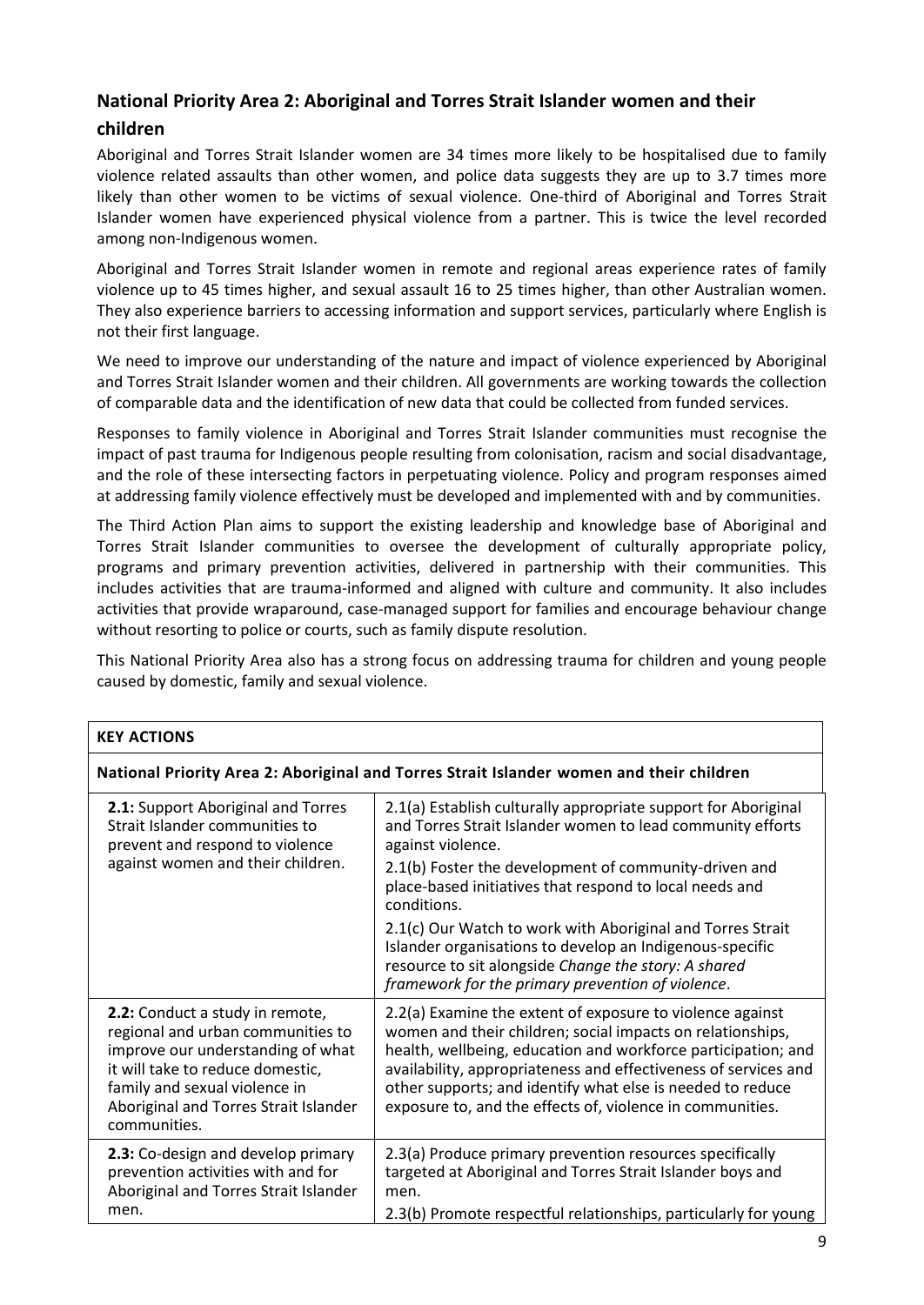|                                                                                                                                                                                                                                 | men.<br>2.3(c) Engage male role models and community leaders to<br>speak out against domestic, family and sexual violence.                                                            |
|---------------------------------------------------------------------------------------------------------------------------------------------------------------------------------------------------------------------------------|---------------------------------------------------------------------------------------------------------------------------------------------------------------------------------------|
| 2.4: Establish improved community-<br>driven, trauma-informed supports<br>that give choice to Aboriginal and<br>Torres Strait Islander women and<br>their children who have experienced<br>domestic, family or sexual violence. | 2.4(a) Build the capacity of communities to respond to<br>domestic, family and sexual violence through boosting local<br>workforce development.                                       |
|                                                                                                                                                                                                                                 | 2.4(b) Develop and implement wraparound, case-managed<br>support for families.                                                                                                        |
|                                                                                                                                                                                                                                 | 2.4(c) Improve and expand on current services so they<br>provide intensive, holistic, culturally sensitive responses.                                                                 |
|                                                                                                                                                                                                                                 | 2.4(d) Support perpetrators of violence to engage in<br>behaviour change programs to address the drivers of their<br>violence.                                                        |
|                                                                                                                                                                                                                                 | 2.4(e) Intervene early and support parents and carers to meet<br>the needs of children and young people to reduce problem<br>behaviours and connect them with the services they need. |

### **Working Group**

Under the Third Action Plan a working group will be established to ensure a strong focus on reducing domestic and family violence experienced by Aboriginal and Torres Strait Islander women and their children. The working group will be co-led by South Australia and the Northern Territory and will comprise Indigenous women, government representatives, academics and service providers. It will be responsible for leading a partnership approach with Aboriginal and Torres Strait Islander women to understand better the context of family, domestic and sexual violence in urban, regional and remote Indigenous communities. The working group will facilitate responses that are culturally appropriate and consider the effectiveness of current service provision, taking into account the impact of past policies and intergenerational trauma. The working group will engage closely with the Aboriginal and Torres Strait Islander Working Group under the Third Action Plan of the *National Framework for Protecting Australia's Children*.

## **Aboriginal and Torres Strait Islander case studies**

## **South Australia – Primary prevention across the NPY Lands**

In May 2016, the Premier of South Australia and the Chief Minister of the Northern Territory announced joint funding of \$100,000 for community-led initiatives, focusing on primary prevention and education, to address domestic and family violence in Aboriginal communities across the Ngaanyatjarra, Pitjantjatjara and Yankunytjatjara (NPY) lands. An additional \$50,000 has since been provided by the South Australian Department of State Development (Aboriginal Affairs and Reconciliation). These initiatives are being developed and implemented with and by Aboriginal people and overseen by a South Australian Commissioner for Aboriginal Engagement. Initiatives will include safe space workshops for men to discuss family violence; community education for young people in schools; community awareness via the South Australian National Football League; and research to determine the true cost of family violence in Central Australian communities.

#### **New South Wales – Strong Aboriginal Women**

The NSW Education Centre Against Violence offers a series of free workshops to Aboriginal women on domestic and family violence and sexual assault. The workshops support women in their aim to address and prevent violence, resulting in safer communities. Topics include coming to terms with their own experience of violence, responding to disclosures from children and other women, and accessing support for victims or witnesses of abuse. The course discusses survival strategies and links Aboriginal women together to discuss their issues in a safe space. It also provides advice and information about legal rights, family law and accessing legal support.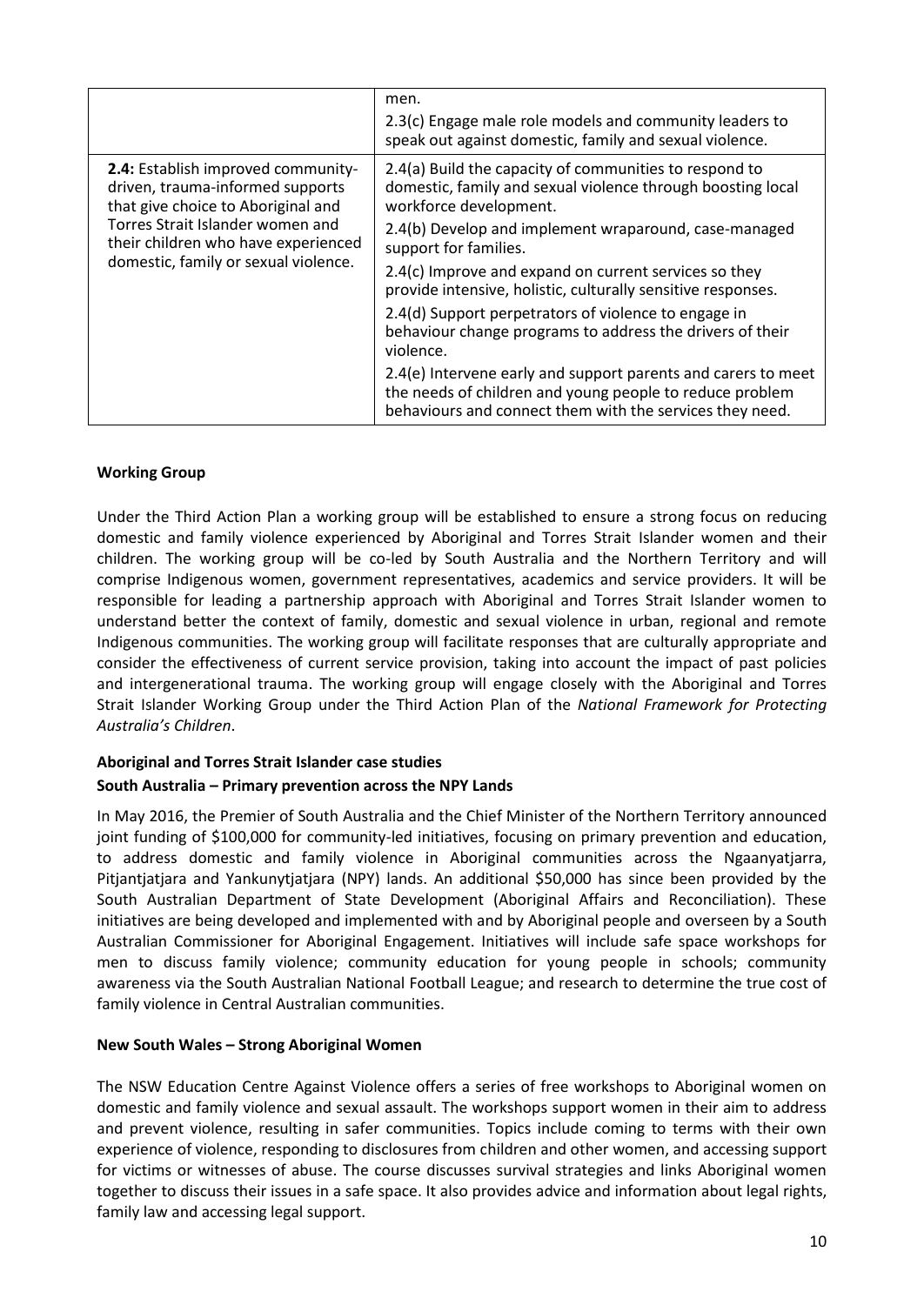### **Queensland – Cherbourg Domestic and Family Violence Integrated Service Response trial**

The Cherbourg Domestic and Family Violence Integrated Service Response trial is one of three trials being established across Queensland to test holistic and integrated approaches to improving the safety of victims and their children and holding perpetrators to account for their violence. The trial provides an opportunity to develop a culturally integrated response to domestic and family violence that is tailored to the needs of discrete Aboriginal and Torres Strait Islander communities.

From 2016–17, High Risk Teams will be rolled out to the trial sites. They will be central to the integrated response trials, targeting victims and their children assessed to be at high risk of serious harm or death. Everyone with a role in keeping victims safe and holding perpetrators to account — police, hospitals, domestic violence services, corrections staff — will collaborate and work together to provide integrated, culturally appropriate responses.

### **Western Australia – Safer Families, Safer Communities: Kimberley Family Violence Regional Plan**

The *Safer Families, Safer Communities* five-year plan was launched in October 2015. The Kimberley region is a high priority, as it has the highest incidence of family violence when compared with other regions in the state and is over-represented in terms of victim hospitalisations and deaths. The plan aims to strengthen current family and domestic violence service provision and coordination, with approaches that are specific to Aboriginal communities. These strategies are entrenched in a strong Aboriginal law and culture framework and supported by a community readiness model to improve the safety of women and children and accountability for perpetrators.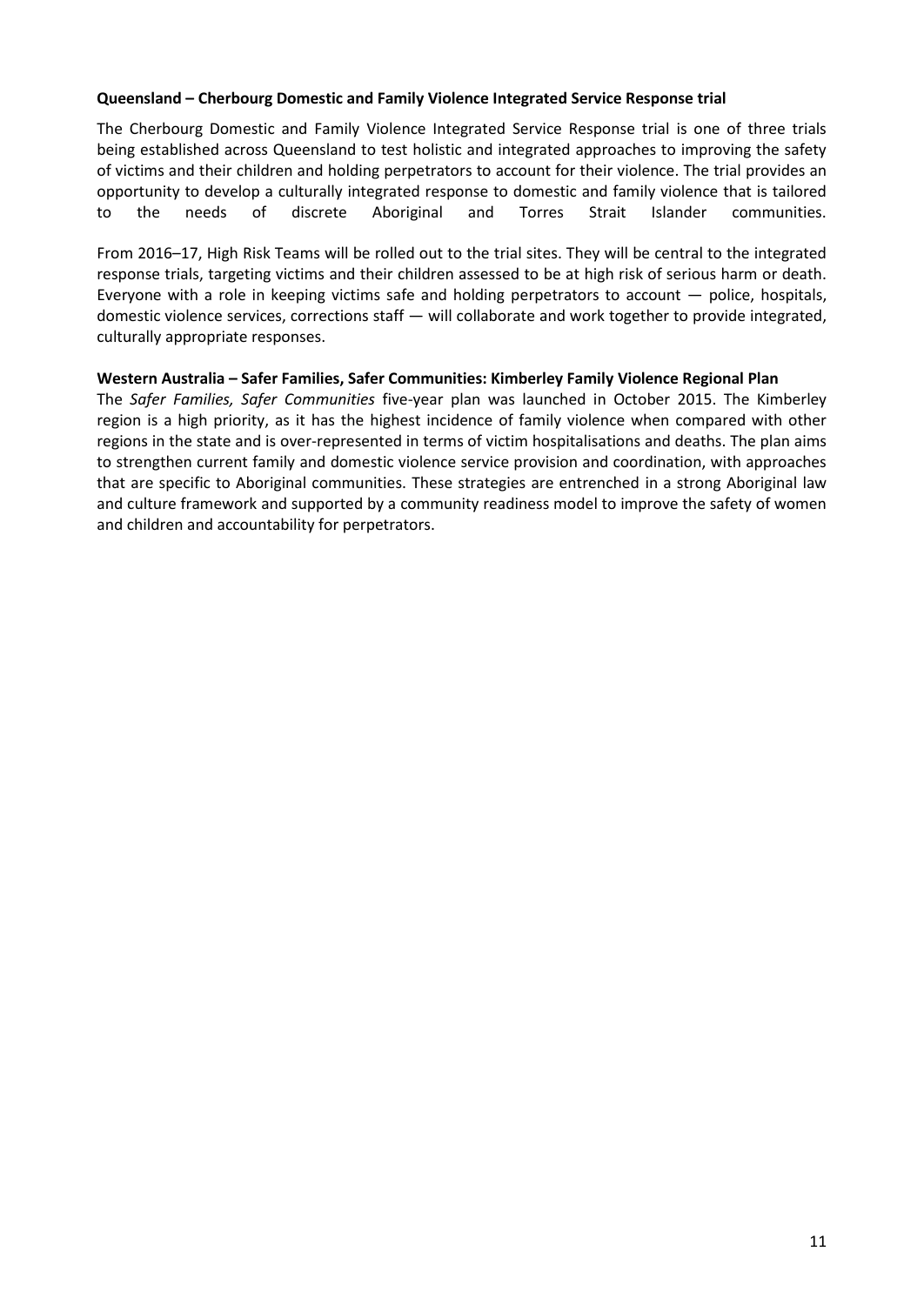## **National Priority Area 3: Greater support and choice**

Women and children leaving, or trying to leave, family and domestic violence need pathways of support that will prioritise their safety, minimise disruption in their lives, provide appropriate assistance and enable choice, including the choice to remain in their home if it is safe to do so.

Many women experience significant difficulty in accessing appropriate support services and payments. This can discourage them from leaving violent relationships. This is particularly so for those who already face barriers in seeking help. We need to reduce the barriers experienced by women from culturally and linguistically diverse backgrounds by driving innovation and collaboration between specialist and mainstream services to develop culturally sensitive and integrated service responses. Women with disability can find it difficult to access appropriate support and justice services. When this occurs, violence and abuse can be more severe and continue for longer periods of time.

Accessible information about rights, choices and options, along with integrated post-crisis planning information and resources, can help women and their children to recover and rebuild their lives. Similarly, access to integrated legal assistance and other support services can reduce trauma, improve victim safety and strengthen perpetrator accountability within the family law system. Mainstream services can learn from the service delivery models of specialist women's services which provide crisis and post-crisis support, advocate for and with victims and survivors, and support them to navigate complex systems.

Access to safe, accessible, appropriate and affordable crisis housing and long-term housing is of particular concern for women from diverse backgrounds and those with special needs. Barriers here can result in women remaining in violent relationships or children being removed from their mothers for protection. While Safe at Home initiatives will be beneficial for some women, specialist women's services and homelessness services must remain an integral part of the response system.

Service infrastructure, tools and resources need to support information-sharing about domestic violence orders across systems and jurisdictions. Staff who work in specialist and key frontline workforces need to be able to recognise signs of domestic, family and sexual violence and respond appropriately. This includes diverse and complex forms of violence, which are not always understood or captured under mainstream initiatives to address violence against women.

| <b>KEY ACTIONS</b>                                                                                                                                                                                                                                                                |                                                                                                                                                                                                                                                                                                                                                                                         |
|-----------------------------------------------------------------------------------------------------------------------------------------------------------------------------------------------------------------------------------------------------------------------------------|-----------------------------------------------------------------------------------------------------------------------------------------------------------------------------------------------------------------------------------------------------------------------------------------------------------------------------------------------------------------------------------------|
| National Priority Area 3: Greater support and choice                                                                                                                                                                                                                              |                                                                                                                                                                                                                                                                                                                                                                                         |
| <b>3.1:</b> Develop and implement national<br>principles for risk assessment for<br>victims and perpetrators of violence,<br>based on evidence, including the<br>risks that are present for children<br>and other family members who<br>experience or are exposed to<br>violence. |                                                                                                                                                                                                                                                                                                                                                                                         |
| <b>3.2:</b> Develop an evidence-based<br>national workforce agenda to<br>support frontline services and<br>improve responses to violence<br>against women and their children.                                                                                                     | 3.2(a) Review the specialist domestic, family and sexual<br>violence workforce and frontline workforces that engage with<br>women and their children who have experienced violence or<br>with perpetrators. Identify gaps and challenges faced by these<br>workforces and recommend actions that could be undertaken<br>by employers and funding bodies to strengthen the<br>workforce. |
| <b>3.3:</b> Strengthen safe and appropriate<br>accommodation options and<br>supports for women and their<br>children escaping violence, including<br>specialist women's services.                                                                                                 | 3.3(a) Assess and work to address the immediate, medium-<br>term and long-term accommodation needs of women who<br>are escaping violence.<br>3.3(b) Increase the stock of affordable, accessible and social<br>housing and the support needed to enable women and their                                                                                                                 |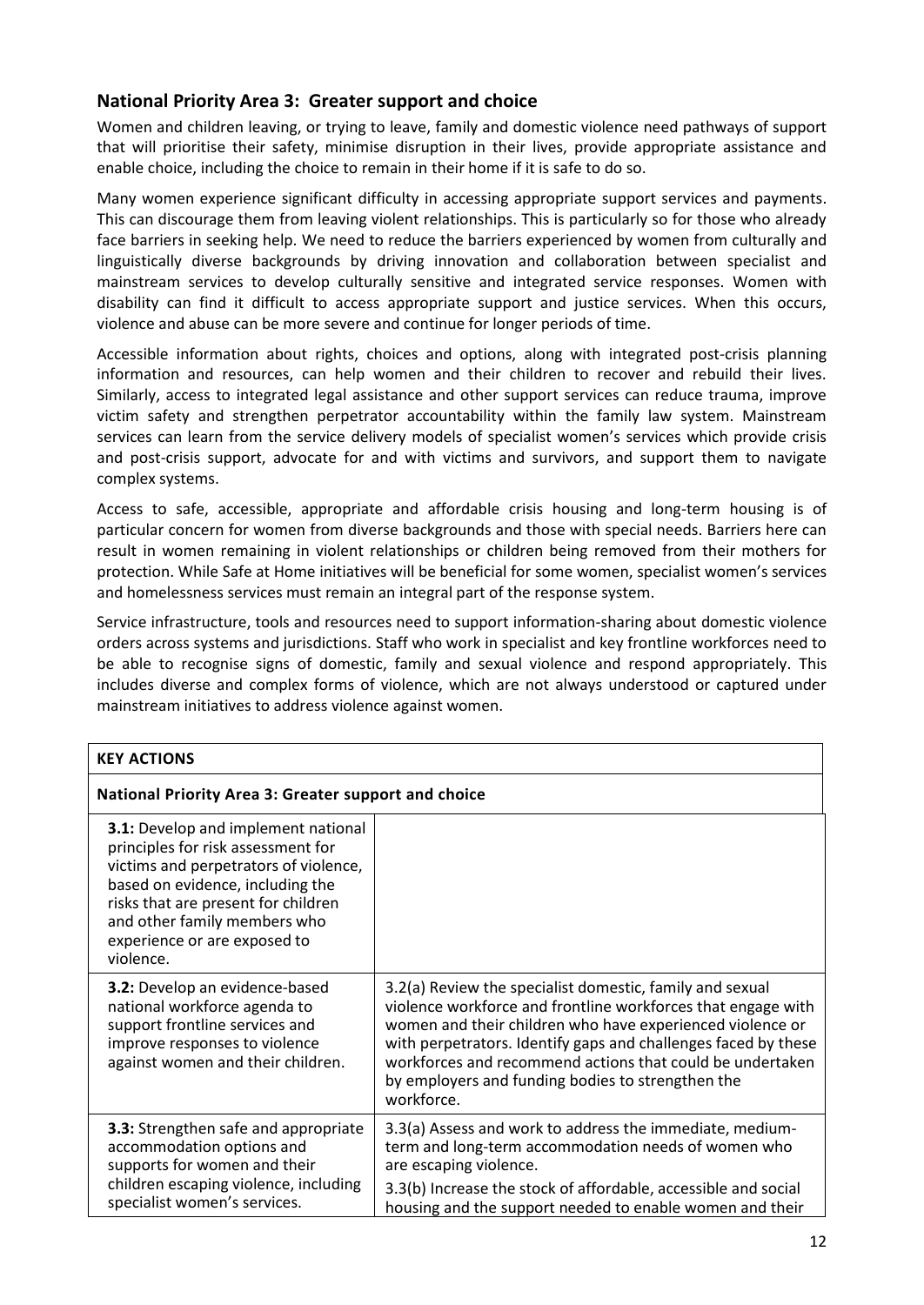|                                                                                                                      | children, if they want to, to stay in their own homes through<br>Safe at Home initiatives.                                                                                                                                                                                                                        |
|----------------------------------------------------------------------------------------------------------------------|-------------------------------------------------------------------------------------------------------------------------------------------------------------------------------------------------------------------------------------------------------------------------------------------------------------------|
|                                                                                                                      | 3.3(c) Improve the availability of accommodation for<br>perpetrators who are removed from the home to ensure the<br>safety of women and children in their homes.                                                                                                                                                  |
|                                                                                                                      | 3.3(d) Assess the effectiveness of Victoria's use of Individual<br>Flexible Packages for women and their children who are<br>escaping violence as the basis of a joint review of future<br>funding models, including a possible broader rollout.                                                                  |
|                                                                                                                      | 3.3(e) Develop national principles for tenancy legislation to<br>ensure consistency across jurisdictions for women who are<br>experiencing violence.                                                                                                                                                              |
| 3.4: Develop integrated post-crisis<br>planning information and resources<br>for use by general service providers    | 3.4(a) Draw on the expertise of specialist women's services<br>and work with women and their children post-crisis to set<br>medium-term and long-term goals.                                                                                                                                                      |
| and individuals to help women and<br>their children who have experienced<br>violence to recover and move<br>forward. | 3.4(b) Provide advice to services and women about medium-<br>term to long-term considerations when escaping violence,<br>including economic security, post-crisis accommodation,<br>ongoing physical and mental health, parenting after violence,<br>healthy family functioning and future relationships support. |
| 3.5: Improve support to women with<br>disability who experience or are at<br>risk of violence by working with        | 3.5(a) Engage with women with disability, researchers and the<br>disability sector to better understand and address the diverse<br>experience of violence against women with disability.                                                                                                                          |
| them, the disability sector, specialist<br>family and domestic violence<br>services and mainstream services.         | 3.5(b) Develop accredited training for the disability workforce<br>to improve capacity to identify and support women with<br>disability who experience violence.                                                                                                                                                  |
|                                                                                                                      | 3.5(c) Foster innovative and collaborative service delivery and<br>outreach to improve the quality and accessibility of services.                                                                                                                                                                                 |
| 3.6: Improve the quality and<br>accessibility of services for women<br>from culturally and linguistically            | 3.6(a) Provide high-quality, professional translating and<br>interpreting services and improve the cultural<br>appropriateness of services and information.                                                                                                                                                       |
| diverse backgrounds and Aboriginal<br>and Torres Strait Islander women.                                              | 3.6(b) Improve training and resources for GPs and other<br>health workers to assist them in supporting and appropriately<br>referring patients who are experiencing violence.                                                                                                                                     |
|                                                                                                                      | 3.6(c) Trial intensive, recovery-focused support programs for<br>women from culturally and linguistically diverse backgrounds<br>who have experienced violence to help them to improve life<br>skills and employment prospects.                                                                                   |
|                                                                                                                      | 3.6(d) Improve access to culturally appropriate family dispute<br>resolution services and support.                                                                                                                                                                                                                |
| 3.7: Use technology to support<br>women who have experienced<br>violence.                                            | 3.7(a) Enhance and expand video and online options for 'real-<br>time' counselling and support, including through<br>1800RESPECT, and explore how technology can be harnessed<br>to provide safe and relevant services for women in rural,<br>remote and isolated communities and for women with<br>disability.   |
|                                                                                                                      | 3.7(b) Build on work currently being undertaken to share<br>information about victims and perpetrators of violence<br>between courts and service providers.                                                                                                                                                       |
|                                                                                                                      | 3.7(c) Provide technology in courts to allow women to<br>participate safely in judicial processes and expand the use of<br>technology to gather evidence for legal processes.                                                                                                                                     |
| 3.8: Ensure migration rules and<br>eligibility requirements for support                                              | 3.8(a) Develop appropriate visa arrangements for temporary<br>residents who are experiencing violence.                                                                                                                                                                                                            |
| services do not disempower victims                                                                                   | 3.8(b) Revise eligibility requirements to enable more victims                                                                                                                                                                                                                                                     |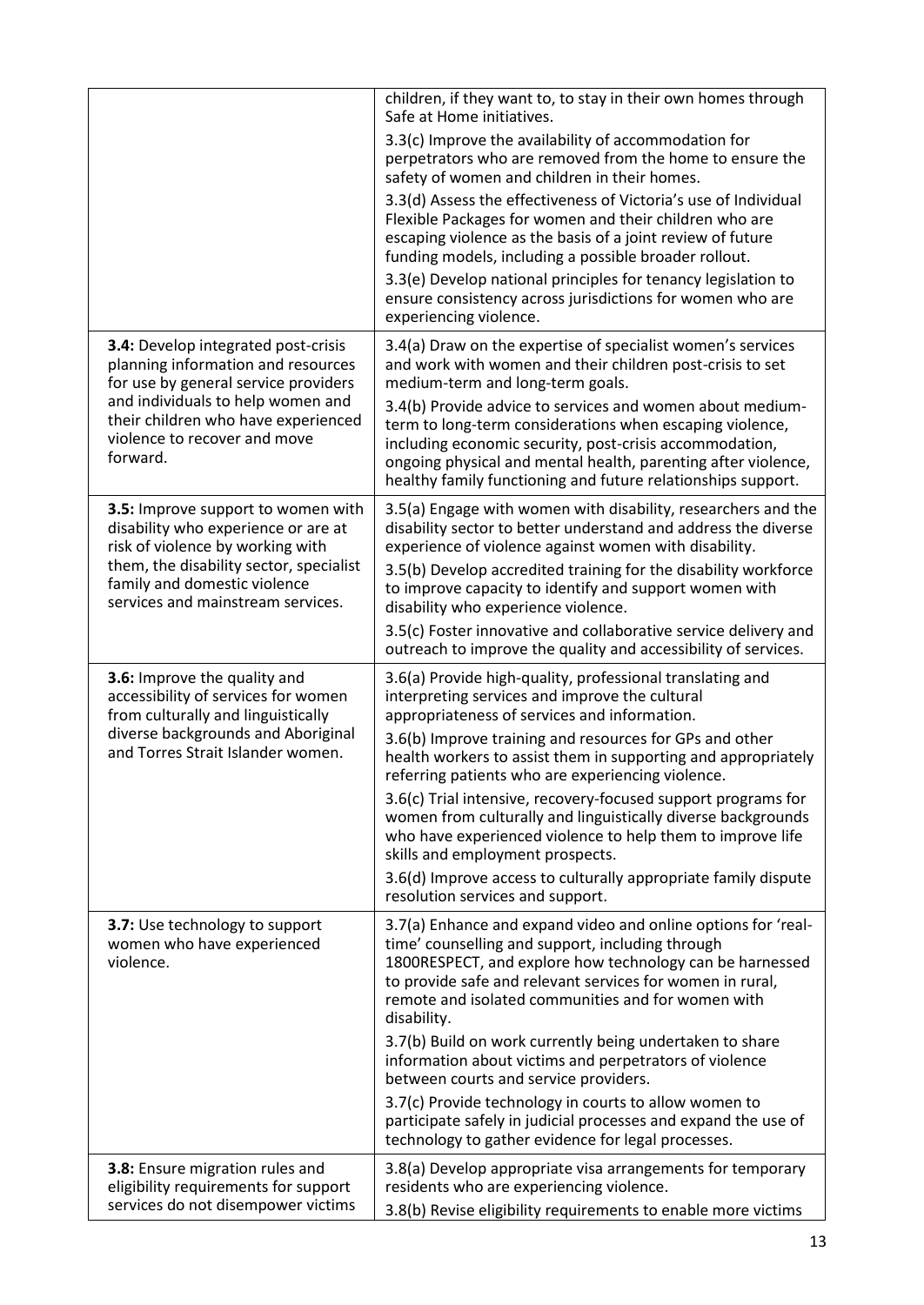| of violence or discourage them from<br>leaving violent relationships.                                                                                                                              | of violence to access support.<br>3.8(c) Work with service providers to improve access of<br>temporary residents to available support services.                                                                                                                                                                                                                                                                                                            |
|----------------------------------------------------------------------------------------------------------------------------------------------------------------------------------------------------|------------------------------------------------------------------------------------------------------------------------------------------------------------------------------------------------------------------------------------------------------------------------------------------------------------------------------------------------------------------------------------------------------------------------------------------------------------|
| 3.9: Support community-driven<br>initiatives to prevent and respond to<br>diverse and complex forms of<br>violence against women and<br>improve community awareness of<br>these forms of violence. | 3.9(a) Provide leadership training to young people from<br>culturally and linguistically diverse backgrounds to drive<br>attitudinal change in their communities.<br>3.9(b) Build the capacity of community and faith leaders to<br>reject, prevent and respond to violence.                                                                                                                                                                               |
| <b>3.10:</b> Enhance services in the family<br>law system for families experiencing,<br>or at risk of experiencing, violence.                                                                      | 3.10(a) Integrate legal and social support services to:<br>> assess risk and prepare safety plans<br>> deliver holistic services<br>> provide continuity of service for people moving<br>between the state and federal systems<br>better support groups that face additional barriers to<br>accessing the family court system, such as Aboriginal<br>and Torres Strait Islander women and women from<br>culturally and linguistically diverse backgrounds. |

#### **Working Group**

Under the Third Action Plan a working group will be established in the first year to focus on strengthening the workforce involved in supporting women and their children who are experiencing violence. The working group will be led by Victoria and will comprise government and community representatives, academics and service providers. It will be responsible for identifying gaps and developing a workforce agenda to build competence and capacity in specialist and other frontline services.

In the second and third years of the Third Action Plan, coinciding with considerations on the future of the National Affordable Housing Agreement, a working group will be established to focus on housing and homelessness. This working group will be convened by NSW and will comprise government and community representatives, academics and service providers. It will be responsible for identifying the supports needed to enable women and their children to live safely, either at home or elsewhere, and for assessing the effectiveness of the supports provided.

#### **Greater support and choice for women and their children case studies**

#### **Australian Capital Territory – Safer Families Reforms**

In 2016, the ACT Government announced a landmark reform of the family violence service system, with \$21.42 million allocated to the Safer Families package over four years. In recognition that family safety is everybody's business, the Safer Families package is being partly funded through a \$30 household levy the first of its kind in Australia.

The Safer Families package is an ACT whole-of-government coordinated response that includes the establishment of the new position of Coordinator General for Family Safety and a dedicated Safer Families Team; a Family Safety Hub that centralises integrated case management and coordinated services for victims; and increased investment in staffing, training and support across frontline and specialist services to improve responses to victims and perpetrators of violence across the ACT.

#### **Tasmania – Safe Families Coordination Unit and Safe Choices**

The Safe Families Coordination Unit provides a collaborative, coordinated, statewide, multi-agency response to family violence. It uses information from Tasmanian Government agencies to review family violence incidents and develop a cumulative assessment of risk and harm in order to ensure timely and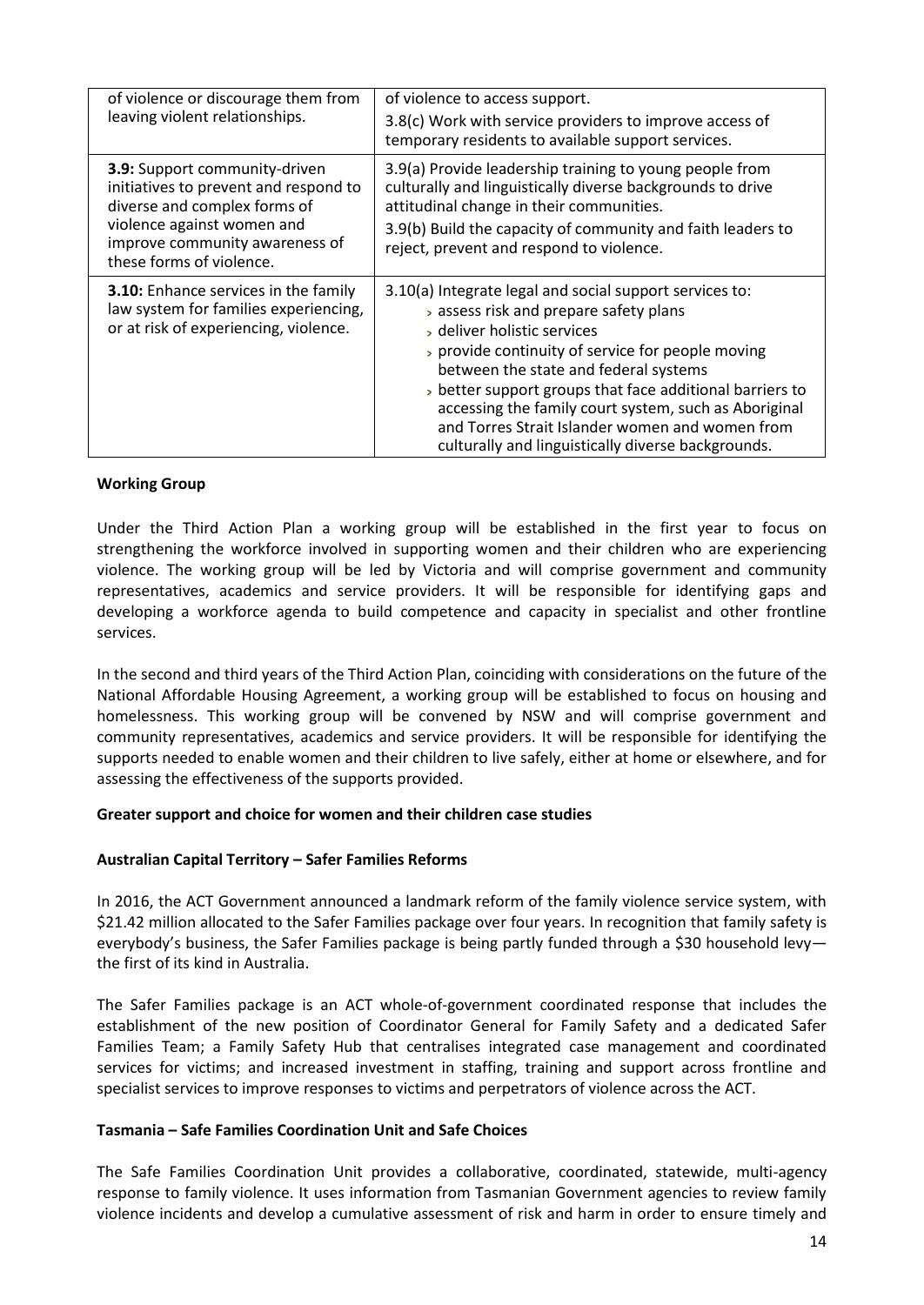coordinated support to victims of family violence and ensure the perpetrators are held to account. The unit builds on and complements the operational services already being delivered through Safe at Home Tasmania's whole-of-government criminal justice responses and intervention system. Following a successful trial phase from April to June 2016, the unit began full operations on 27 June 2016.

Safe Choices is a new service being delivered by CatholicCare to provide practical support for people in, or choosing to leave, violent relationships. Safe Choices is being trialled in southern Tasmania from June 2016 and then rolled out in the north and north-west. The Tasmanian Government has committed \$8 million over four years (from 2015) to establish the unit and Safe Choices.

### **Commowealth – 1800RESPECT triage model**

1800RESPECT is the Australian Government funded National Sexual Assault, Domestic and Family Violence Counselling Service providing a confidential online and telephone counselling, information and referral service, available 24 hours a day, seven days a week. 1800RESPECT provides high-quality support for people experiencing, or at risk of, sexual or domestic violence; their family and friends; and frontline workers and professionals.

In August 2016, a first response triage model was introduced to ensure 1800RESPECT is better equipped to respond to increasing demand. In October, the triaging approach was extended to the online chat function. People contacting the helpline are now being responded to more quickly and are receiving more tailored assistance based on their specific needs, including referrals to support services. Through the Third Action Plan, improvements will continue to be made to 1800RESPECT to improve accessibility and ensure that people are able to seek the assistance they need when they need it.

### **Western Australia – Western Australian Family and Domestic Violence Common Risk Assessment and Risk Management Framework – Second Edition**

This common risk assessment and risk management framework is supporting Western Australian government and non-government service providers to better identify and respond to victims of family and domestic violence, regardless of what area of the service sector they come into contact with. It was developed to ensure service responses are client and safety focused; to support inter-agency collaboration so responses are timely, streamlined and coordinated; and to hold perpetrators accountable. The updated edition includes new resources and presents minimum standards for screening, risk assessment, risk management, information and referral.

## **Queensland – Southport specialist domestic and family violence court**

The *Not Now, Not Ever* report recommended the establishment of a specialist domestic violence court with the jurisdiction to deal with all related domestic and family violence and criminal/breach matters. The specialist domestic violence court trial was initially established at the Southport Magistrates Court for the period 1 September 2015 to 29 February 2016, with one dedicated magistrate. The trial has since been extended until 30 June 2017 due to the substantial increase in the number of domestic violence applications since the trial began. A second specialist magistrate and extra support staff have been allocated to the trial to meet the significant increase in demand for services. The interim evaluation released in May 2016 found that the project is tracking well, and there are indications that the trial is improving timeliness in obtaining temporary and final orders.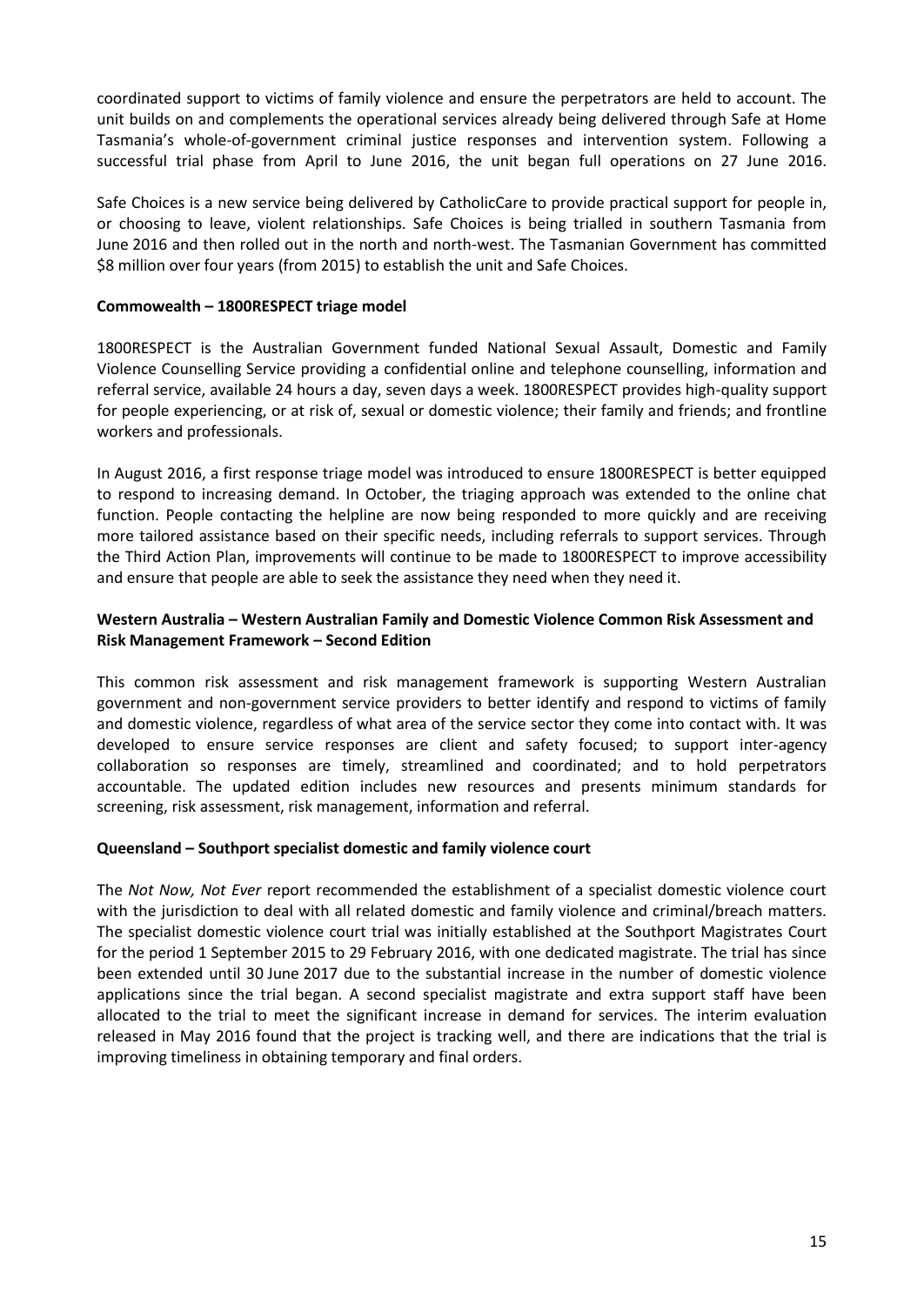## **National Priority Area 4: Sexual violence**

Nearly 1.5 million women in Australia have experienced sexual assault since the age of 15. In 93 per cent of cases, the perpetrator was known to the victim; frequently they were intimate partners, friends, colleagues or dates. Women are far less likely to report sexual assaults when the perpetrator is a partner or someone known to them and there is research suggesting as many as 70 per cent of cases of sexual assault are not reported to police.

While the National Plan has always incorporated sexual assault and violence in its mandate, the prevailing national conversation to date has centered on domestic and family violence. The Third Action Plan seeks to sharpen our focus on sexual violence as a key component of the overall blueprint for women's safety, so that women and children who have experienced sexual violence have the same status in our responses as other groups.

A growing and significant problem in Australia and internationally is the non-consensual sharing of intimate images, known as 'revenge pornography'. This has a severe impact on victims, including serious psychological injury; humiliation and distress; and loss of reputation, social standing and employment.

The Third Action Plan will have a focus on better understanding and countering the impact of pornography given increasing evidence showing a correlation between exposure to online pornography and the sexual objectification of women and girls, the development of rape cultures and the proliferation of sexual assault.

| <b>KEY ACTIONS</b>                                                                                                                                                                                                                          |                                                                                                                                                                                                                                                                                                                                                                                                    |
|---------------------------------------------------------------------------------------------------------------------------------------------------------------------------------------------------------------------------------------------|----------------------------------------------------------------------------------------------------------------------------------------------------------------------------------------------------------------------------------------------------------------------------------------------------------------------------------------------------------------------------------------------------|
| <b>National Priority Area 4: Sexual violence</b>                                                                                                                                                                                            |                                                                                                                                                                                                                                                                                                                                                                                                    |
| 4.1: Governments consider giving<br>the same priority and support in<br>relevant policies and programs to<br>victims/survivors of sexual violence<br>as to those who have experienced<br>domestic or family violence.                       | 4.1(a) Governments to review guidelines for programs,<br>policies and information materials to ensure that victims<br>of sexual violence receive the same level of support as<br>those who experience domestic or family violence.                                                                                                                                                                 |
| 4.2: Provide improved training and<br>resources to Aboriginal and Torres<br>Strait Islander leaders who are<br>working to respond to and prevent<br>sexual violence in their<br>communities.                                                |                                                                                                                                                                                                                                                                                                                                                                                                    |
| 4.3: Support frontline services to<br>better recognise and respond to<br>women and their children who have<br>experienced sexual violence,<br>including the knowledge and<br>confidence to refer to specialist<br>sexual violence services. | 4.3(a) Ensure frontline services have the information they<br>need to identify and refer all women who require<br>specialist sexual violence services, including Aboriginal<br>and Torres Strait Islander women; women from culturally<br>and linguistically diverse backgrounds; lesbian, gay,<br>bisexual, transgender, intersex and queer women; older<br>women; and women with disability.     |
| 4.4: Deliver an evidence-based<br>community initiative to understand<br>and counter the impact of pervasive<br>pornography and promote positive,<br>healthy behaviours in young people<br>negotiating sexual relationships.                 | 4.4(a) Undertake developmental research to inform<br>effective strategies and messages to engage young people<br>and the broader community.<br>4.4(b) Develop a communication activity and support the<br>development of resources and tools for influencers so<br>they can have conversations with children and young<br>people about healthy relationships, choice, respect, and<br>pornography. |
|                                                                                                                                                                                                                                             | 4.4(c) Provide resources for young women and men to<br>enable them to have the information and confidence to<br>make respectful and empowered sexual and relationship                                                                                                                                                                                                                              |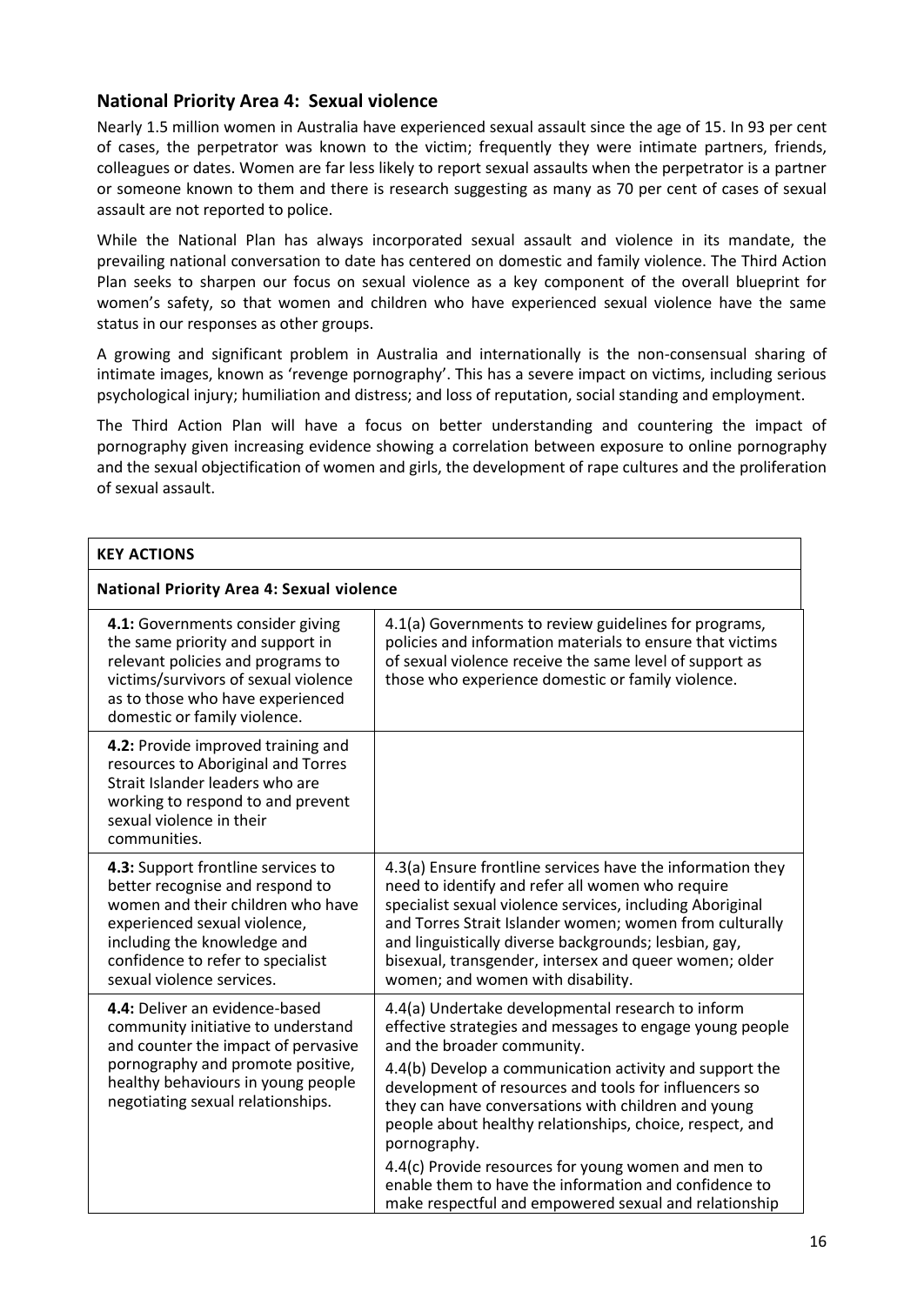|                                                                                                                                                                                                                                     | choices.                                                                                                                                                                                                                                                                                                                                                                                                                                                                                                                                                                                                                                                                                                                         |
|-------------------------------------------------------------------------------------------------------------------------------------------------------------------------------------------------------------------------------------|----------------------------------------------------------------------------------------------------------------------------------------------------------------------------------------------------------------------------------------------------------------------------------------------------------------------------------------------------------------------------------------------------------------------------------------------------------------------------------------------------------------------------------------------------------------------------------------------------------------------------------------------------------------------------------------------------------------------------------|
| 4.5: State and territory governments<br>to support women and children in<br>rural, remote and isolated<br>communities who have experienced<br>sexual violence to have improved<br>access to the collection of forensic<br>evidence. | 4.5(a) Work with Attorneys-General, justice departments,<br>health workers (doctors and nurses) and professional<br>associations to broaden the categories of health workers<br>who can collect forensic evidence.<br>4.5(b) Trial different models for the appropriate collection<br>of forensic evidence and victim support in rural and<br>regional locations.                                                                                                                                                                                                                                                                                                                                                                |
| 4.6: Respond to the distribution of<br>intimate material without consent,<br>including what is known as 'revenge<br>pornography'.                                                                                                   | 4.6(a) Develop a national portal to assist women in the<br>removal of intimate images that are distributed online<br>without their consent.<br>4.6(b) Work with internet content hosts / services /<br>telecommunication companies and social media services<br>to facilitate consistent and responsive approaches for<br>removal of intimate material.<br>4.6(c) Undertake a national legislative review of the<br>adequacy of criminal legislation for those distributing<br>intimate material without consent to identify any<br>jurisdictional amendments that may be required.<br>4.6(d) Provide information to the broader community that<br>highlights the impacts and consequences of distributing<br>intimate material. |

### **Working Group**

Under the Third Action Plan a working group will be established to ensure a continuing focus on addressing sexual violence throughout the life of this plan. The working group will be led by NSW and will comprise government and community representatives, academics and service providers. It will be responsible for scoping the extent to which services, policies and legislation support victims of sexual violence as well as providing advice on the development of the community initiative and national portal.

#### **Sexual violence case studies**

#### **Northern Territory – Whole-of-government sexual assault strategy**

The Northern Territory Government will be developing a sexual assault strategy to prevent and respond to all forms of sexual assault in the Northern Territory. A Cross-Government Sexual Assault Prevention and Response Strategy Working Group has been established to advise, guide and oversee the development of the strategy. A sexual assault specialist will provide client support to Indigenous victims of sexual assault as it occurs within the context of domestic and family violence. The service will operate out of the Alice Springs Women's Shelter and extend to four remote Indigenous communities and 19 town camps. In addition to direct client support, the service will also offer secondary support for immediate and extended families of victims.

#### **New South Wales – Child Abuse Sexual Assault Clinical Advice Line**

NSW will launch the Child Abuse Sexual Assault Clinical Advice Line in 2016 to support, guide and build capacity of clinicians to better respond to those who have experienced sexual assault in NSW. It will guide them to deliver high-quality, timely and accessible medical and forensic examinations for children and young people who are victims of sexual assault and child abuse. The advice line will also provide specialist clinical advice, peer review, second opinions in preparation for attendance at court to give evidence, and debriefings thereafter.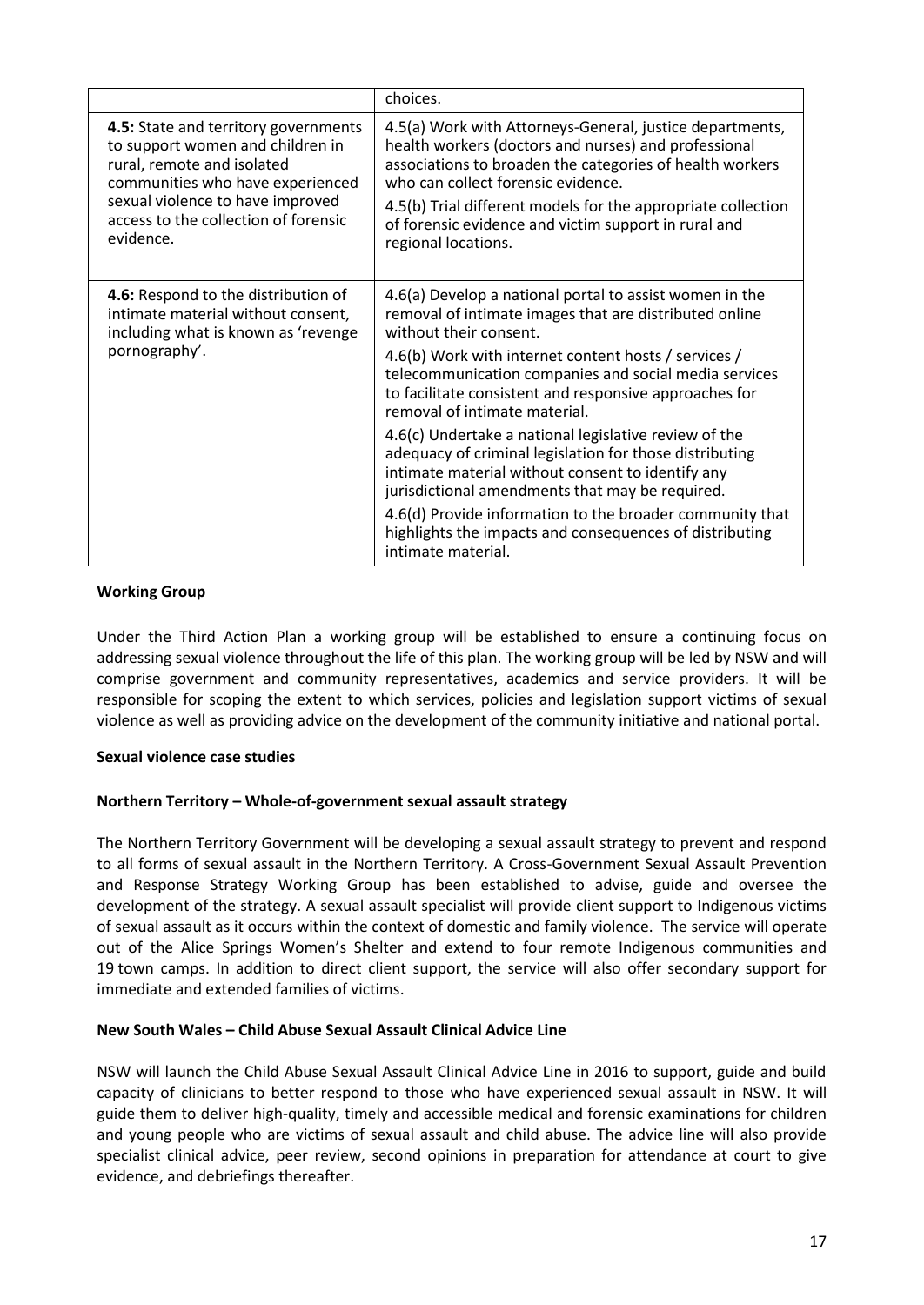### **South Australia – Legislative reform**

The SA Attorney-General has introduced the Summary Offences (Filming and Sexting Offences) Amendment Bill 2016 to Parliament. The Bill will refine and update offences in the *Summary Offences Act 1953* (SA) (filming offences) in response to the emerging phenomena of 'sexting' among young people and 'revenge porn', where sexting-type images of adults and minors are used as a tool of bullying, vilification or harassment or as a form of domestic violence. The Legislative Council of the South Australian Parliament is currently considering the Bill.

### **Victoria – 'Revenge porn' legislation**

In October 2015, the Victorian Government passed an amendment to the Crimes Act, creating two new offences around 'revenge porn'. It is now an offence for an individual to intentionally send an intimate image of another individual without that person's consent. If the individual is a minor, consent is not relevant. It is also an offence for an individual to threaten to distribute an intimate image. These offences carry penalties of imprisonment. Exceptions exist in recognising that consensual peer-to-peer 'sexting' is categorically distinct from child pornography. In instances where young people engage in consensual 'sexting', they will not be charged with child pornography offences under the law.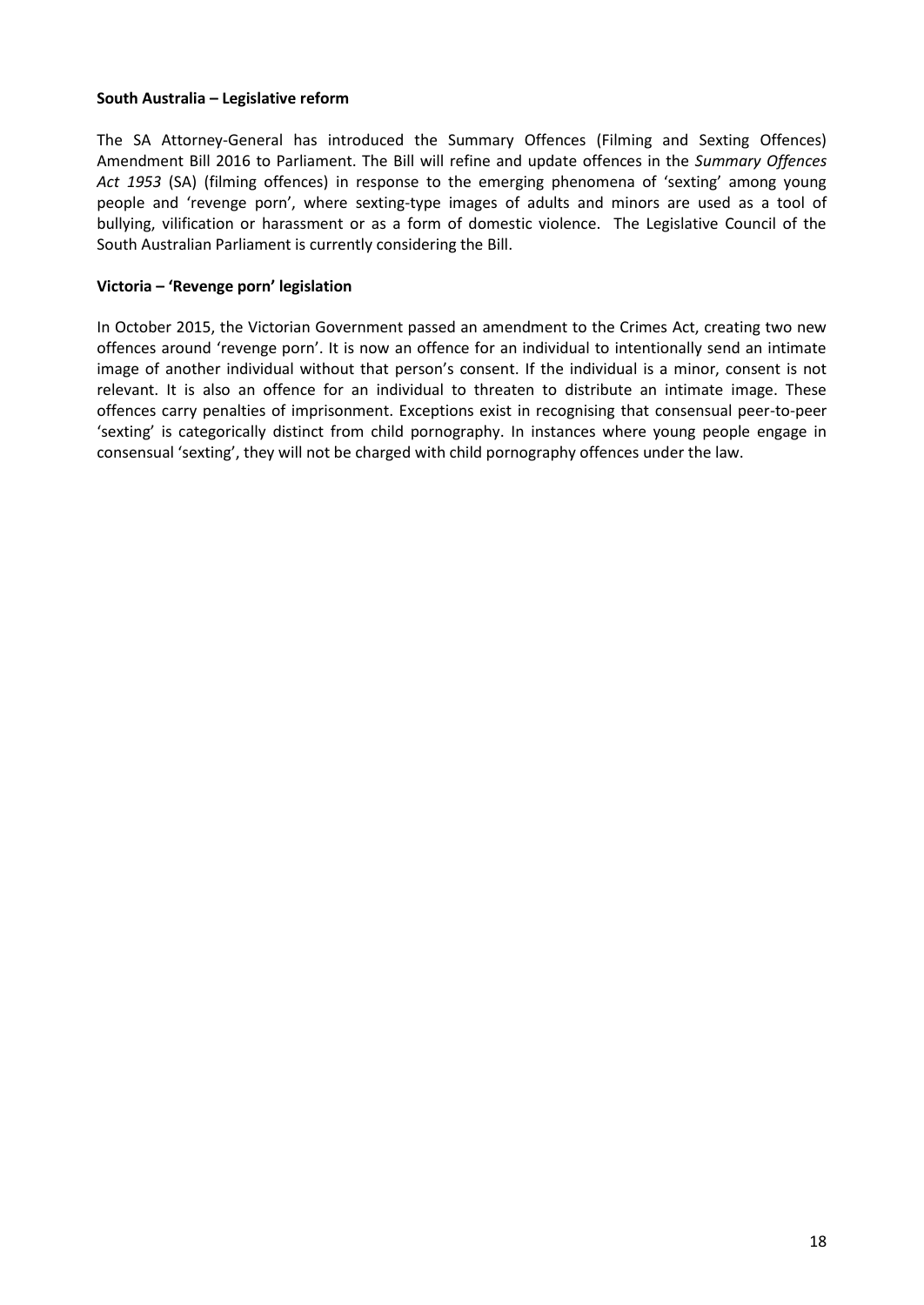## **National Priority Area 5: Responding to children living with violence**

A growing body of evidence shows that children experience the impact of violence and abuse in the home, even when the violence and abuse are not directly targeted at them. Children can be profoundly affected in the immediate and long term, and children's experience of violence must be considered in all responses to their mothers. It is important that we engage sensitively with children to hear about how they are affected by family violence, what helps them to feel and be safe and what we can do to help them recover.

The Family Law Council's interim and final reports on *Families with Complex Needs and the Intersection of the Family Law and Child Protection Systems* have made a number of recommendations designed to strengthen the family law system's capacity to safeguard and support children and families with complex needs. We will work to implement supported recommendations to improve interactions between the family law, child protection and family violence systems and to enhance the family law system's capacity to identify, assess and respond to domestic and family violence.

We need to respond to the needs of children and ensure their home environments are safe from violence, while also ensuring that systems which protect children are not used to further victimise women who are experiencing violence. Women must not be in fear of reporting violence due to the actual or perceived belief that their children will be removed. State and territory governments are currently implementing reforms to their statutory child protection systems to minimise this risk.

Responses to children at Commonwealth, state and territory levels need to be based on a shared understanding of the impacts of violence on children to ensure their needs are met across the various systems, including child protection, police, courts, specialist domestic, family and sexual violence services and frontline services such as health professionals and schools.

The Third Action Plan aims to break intergenerational cycles of violence. This will require working with families through every possible avenue, including health services, schools and early childhood services. To facilitate this, the Third Action Plan will link with early intervention work underway through the *National Framework for Protecting Australia's Children's First 1000 Days Strategy.* Focusing on early childhood development will contribute to increased awareness and understanding of its importance and the critical role positive parenting and role models play in these early years.

| National Priority Area 5: Responding to children living with violence                                                                                                                                                                                                               |                                                                                                                                                                                                                                                                     |
|-------------------------------------------------------------------------------------------------------------------------------------------------------------------------------------------------------------------------------------------------------------------------------------|---------------------------------------------------------------------------------------------------------------------------------------------------------------------------------------------------------------------------------------------------------------------|
| 5.1: Commonwealth, state and<br>territory agencies to work together<br>to implement supported<br>recommendations of the Family Law<br>Council's Families with Complex<br>Needs and the Intersection of the<br>Family Law and Child Protection<br>Systems interim and final reports. | 5.1(a) Improve interactions between the family law and<br>child protection systems and enhance the family law<br>system's capacity to identify and respond to domestic,<br>family and sexual violence.                                                              |
| 5.2: The child protection system will<br>recognise that a non-abusive parent<br>is not responsible for a perpetrator's<br>violence against the children.                                                                                                                            | 5.2(a) Child protection agencies to assess the risk faced<br>by non-abusive parents and children together, work with<br>them as a family unit and ensure relevant agencies are<br>engaged with perpetrators.<br>5.2(b) Child protection agencies to investigate the |
|                                                                                                                                                                                                                                                                                     | sharing of information across jurisdictions and between<br>domestic, family and sexual violence services, family<br>support services and child protection systems to enable<br>services to better work together to support women and<br>their children.             |
| 5.3: Identify and address service                                                                                                                                                                                                                                                   | 5.3(a) Assess the workforce capacity of specialist and                                                                                                                                                                                                              |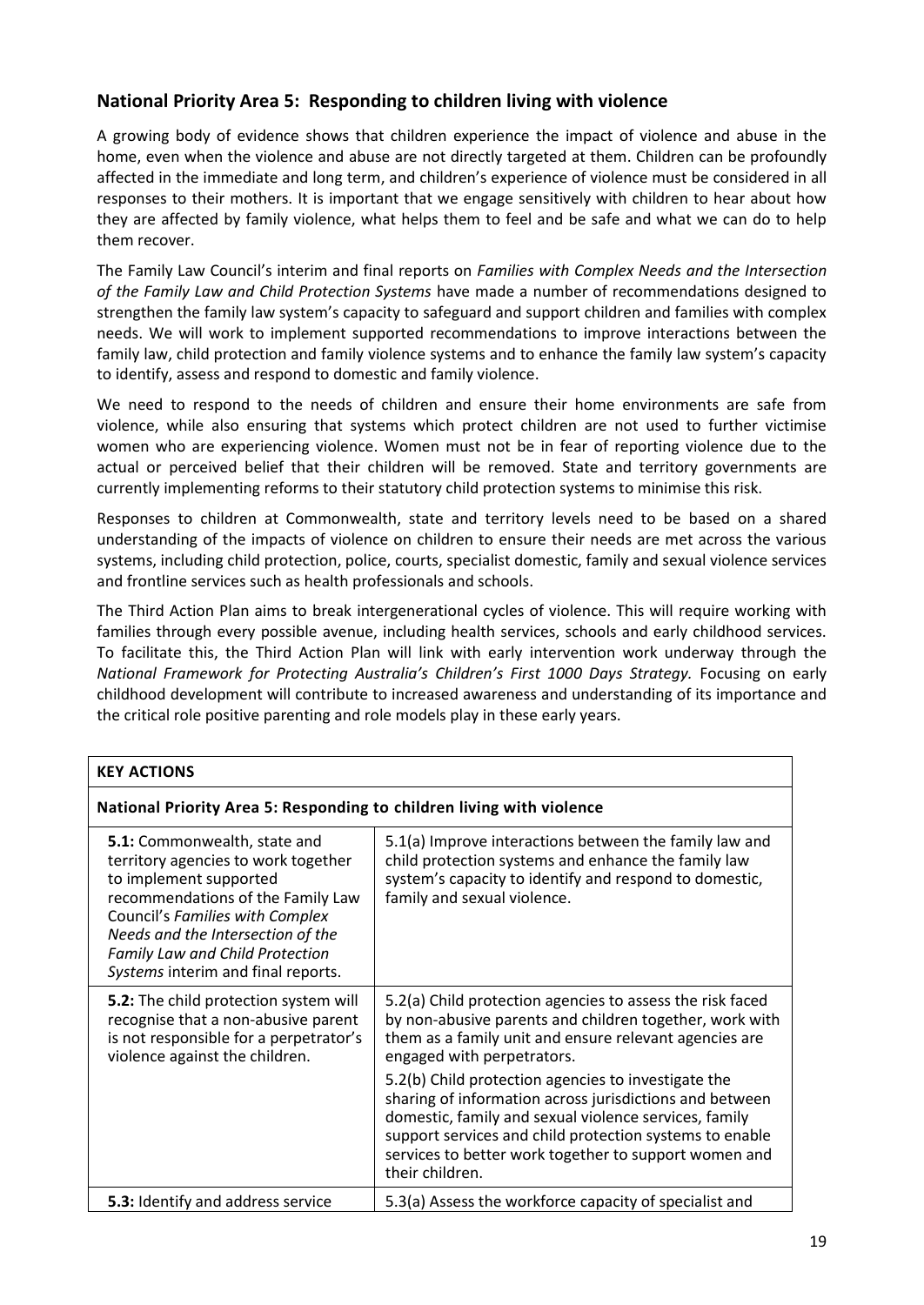| gaps and build capacity of specialist<br>and mainstream service providers to<br>recognise and respond to the                                                                                                                                                                                                | mainstream services systems, including the role of each<br>and pathways between them.<br>5.3(b) Develop national principles for risk assessment                                                                                           |
|-------------------------------------------------------------------------------------------------------------------------------------------------------------------------------------------------------------------------------------------------------------------------------------------------------------|-------------------------------------------------------------------------------------------------------------------------------------------------------------------------------------------------------------------------------------------|
| impacts of violence on children.                                                                                                                                                                                                                                                                            | that can be used in different sectors.                                                                                                                                                                                                    |
|                                                                                                                                                                                                                                                                                                             | 5.3(c) Provide training to the childcare and family and<br>children's services workforces about how to recognise,<br>respond to and refer children and their mothers who<br>have experienced or are at risk of experiencing violence.     |
|                                                                                                                                                                                                                                                                                                             | 5.3(d) Identify and implement evidence-based programs<br>and practices for victims, perpetrators and their families<br>and evaluate the effectiveness of practices and<br>programs by measuring outcomes for women and their<br>children. |
| <b>5.4:</b> Trial mechanisms to enable<br>sharing of information that is<br>already collected by states and<br>territories about children's exposure<br>to domestic, family and sexual<br>violence and the associated risks<br>between the family law courts, child<br>protection systems and state courts. |                                                                                                                                                                                                                                           |
| 5.5 Improve children's safety<br>through the development and<br>dissemination of emerging<br>technology such as interactive<br>games and digital learning activities<br>to give age-appropriate information<br>to children who are exposed to or<br>are at risk of violence.                                |                                                                                                                                                                                                                                           |

## **Working Group**

Under the Third Action Plan a working group will be established to focus on children and parenting throughout the life of this plan. The working group will be co-led by Queensland and Western Australia and will comprise government and community representatives, academics and service providers. It will be responsible for identifying ways to support community-based and government services to recognise and respond to the impact of violence on children. The working group will ensure strong links between work done under this priority area and the Third Action Plan of the *National Framework for Protecting Australia's Children*, including joint meetings of the Senior Officials Groups overseeing both plans.

#### **Responding to children living with violence case studies**

#### **Queensland – Child and family reforms and domestic and family violence**

We know that domestic and family violence is a significant cause of harm to children and young people and that the impacts can be severe and long-lasting. There are many synergies between the findings of the Queensland Child Protection Commission of Inquiry and the *Not Now, Not Ever* report on domestic and family violence in Queensland. Both reports recommend action to ensure we are identifying children who are affected by domestic violence and responding effectively to their needs. Specialist domestic and family violence workers have been established in the new Family and Child Connect and Intensive Family Support Services rolled out across the state. This innovative model recognises the high number of families seeking family support who have also experienced domestic and family violence. Specialist domestic and family violence training, based on the innovative Safe and Together model, has been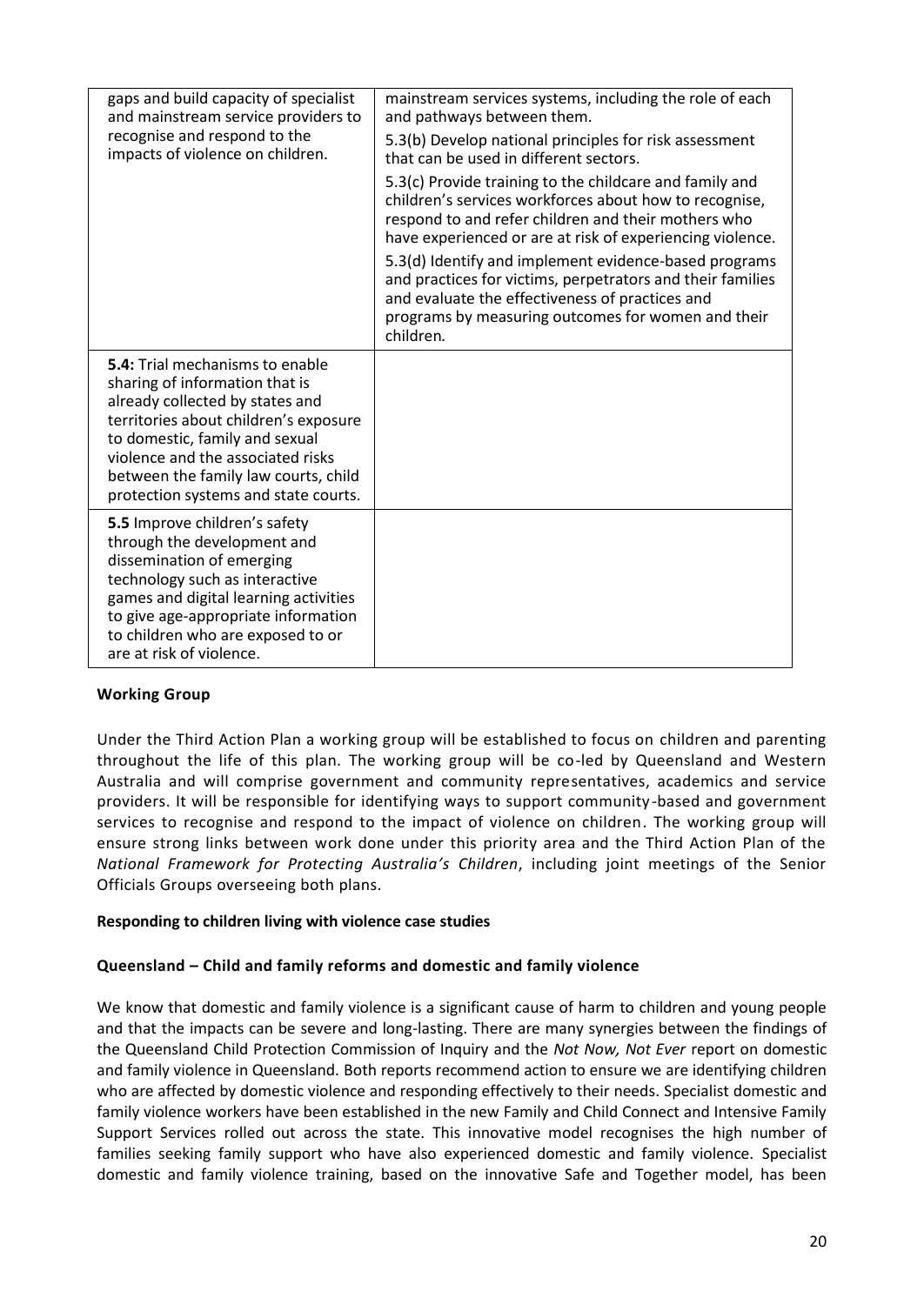provided to 321 child safety staff and our community partners. This model is based on victim empowerment and perpetrator accountability as a way to keep children safe.

### **Western Australia – Practice guidance for child protection workers**

The practice guidance for child protection workers was launched in July 2016 to support child protection workers to better engage with perpetrators of family and domestic violence and hold them to account. The guidance includes an Assessment Toolkit and a Safety Planning Toolkit. The Assessment Toolkit includes example questions for interviewing an adult victim, child or perpetrator; information about using research to manage gaps in evidence; and example harm statements, danger statements and safety goals. The Safety Planning Toolkit includes example questions that identify people in the safety network; questions to support safety planning; options for managing the risk posed by the perpetrator of violence; example behaviours to be demonstrated by a perpetrator of violence; and options for reunification.

### **Queensland – Walking with Dads**

The new Walking with Dads program is a domestic violence informed approach to child protection work. Commencing in 2016–17, the program will be piloted in Gympie, Mount Isa and Caboolture. The program motivates men to change violent behaviour by making them accountable. Women are often told they need to end their relationship with a violent man. He may simply reappear somewhere else with another family or return to the former family, with little impetus to change his behaviour. This program will address that gap and improve the safety of not only children but women as well.

Child safety is everyone's responsibility. An external organisation will also be engaged to review the practice standards for working with those experiencing domestic and family violence and to develop a suite of tools to support monitoring of perpetrator intervention programs.

#### **Northern Territory – Domestic Violence Speicalist Children's Service**

Through the Safety is *Everyone's Right Northern Territory Domestic and Family Violence Reduction Strategy 2014–2017*, Tangentyere Council, as the lead agency in a consortium with the Alice Springs Women's Shelter and Jesuit Social Services, has established a Domestic Violence Specialist Children's Service in Alice Springs. The Domestic Violence Specialist Children's Service provides targeted support to Aboriginal youth aged between 12 and 17 years who have been affected by domestic and family violence. Through victim advocacy, case management, targeted support and counselling, the service seeks to break the generational cycle of violence within the next generation of young parents so that their children are born into families where the safety and respect of all family members is valued. Priority is given to youth identified as being the most vulnerable and at risk of experiencing domestic violence in their relationships, either as a victim or perpetrator. Identified youth in the juvenile justice system, young mothers and children entering and exiting the child protection system and those referred through the NT Family Safety Framework, Critical Intervention Outreach Service are also prioritised.

#### **Victoria – Maternal and Child Health Service**

There are currently 662 Maternal and Child Health (MCH) Centres in Victoria. This service supports child health and development from birth to three and a half years of age, with 10 free Key Ages and Stages consultations with an MCH nurse. The service is provided every week of the year and is also supported by the 24-hour Maternal and Child Health Line. All parents who access this service are provided with the opportunity to discuss any social, emotional and safety concerns they may have with an MCH nurse. At each Key Ages and Stages consultation, the MCH nurse will complete a family violence assessment as part of a full comprehensive assessment for the child and the family. This assessment allows the MCH to provide support and appropriate planning as required by the family. If there are any family violence indicators, the MCH nurse will support the child and the family and may provide referrals to relevant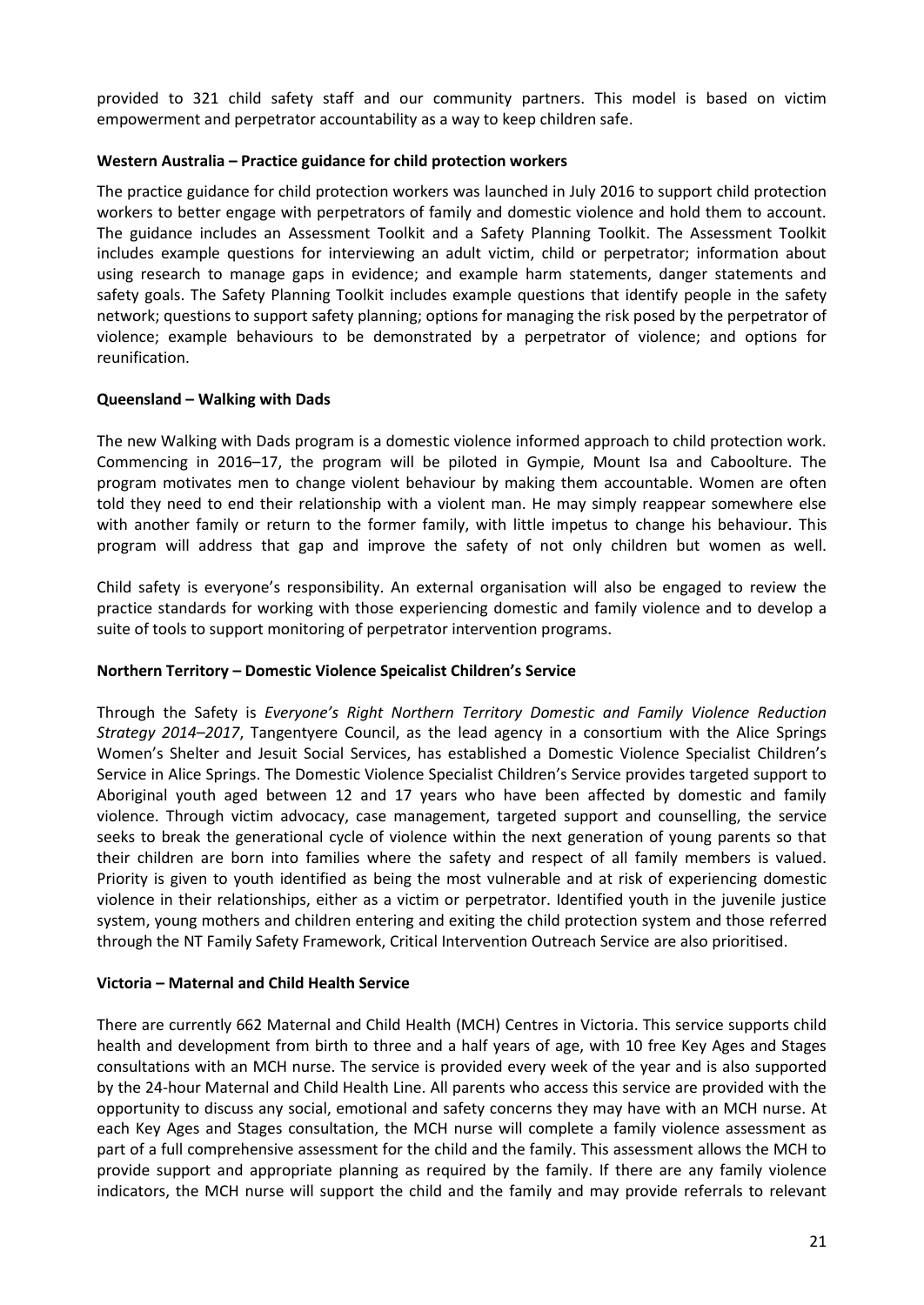services if requested. Follow-up and support is provided in the MCH Centre in conjunction with other services.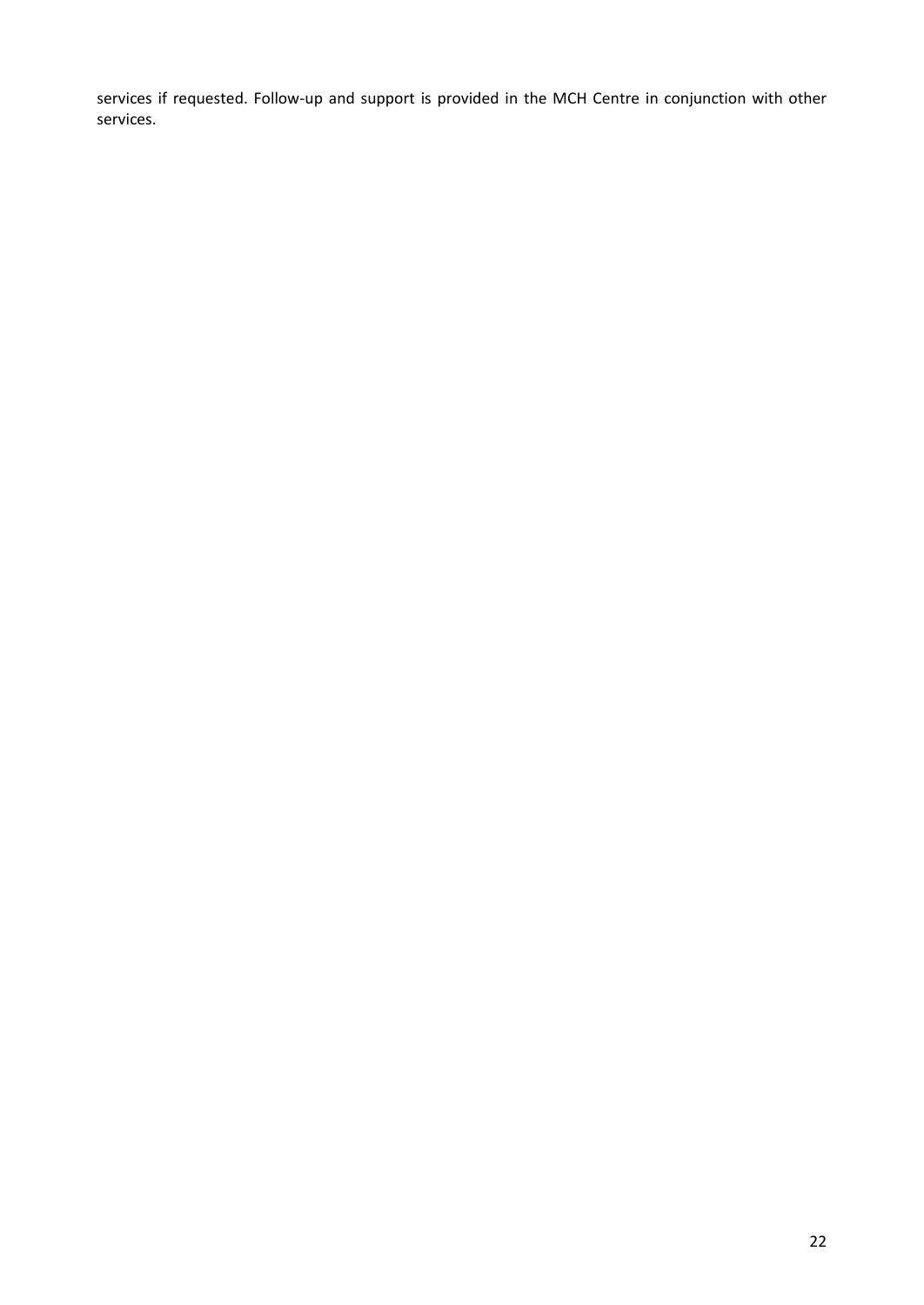## **National Priority Area 6: Keeping perpetrators accountable across all systems**

It is not possible to keep women and children safe from violence without a focus on perpetrators. While our highest priority is responding to crisis for women and children and then ensuring their long-term support and stability, there is also a need to target perpetrators to change their behaviour, as this increases the safety of women and their children. Perpetrators must be kept in focus and held accountable for their actions.

There is a lack of consistency in how intervention programs are delivered to perpetrators of violence and not enough evidence as to which programs produce the best, lasting outcomes. Under the Second Action Plan, National Outcome Standards for Perpetrator Interventions were developed and agreed by all jurisdictions. The Third Action Plan will drive the implementation of these standards to ensure more effective and consistent interventions are used across all jurisdictions.

There are currently few services or programs available for adolescents who are perpetrating violence, exhibiting violence-supportive attitudes or demonstrating inappropriate sexualised behaviours. Intervention services and youth-specific services must take into account intersections with mental health issues, behavioural issues and substance abuse. Such services need to be made available for young people to divert them from the criminal system and provide appropriate supports at their first encounter with the criminal justice system.

Lack of suitable accommodation for perpetrators of violence can result in their return to the home, which can lead to continuing violence. Men who perpetrate violence can also face homelessness if they do not have financial means or the support of family or friends.

| <b>KEY ACTIONS</b>                                                                                                                                                                                                          |                                                                                                                                                                                                                                                                             |
|-----------------------------------------------------------------------------------------------------------------------------------------------------------------------------------------------------------------------------|-----------------------------------------------------------------------------------------------------------------------------------------------------------------------------------------------------------------------------------------------------------------------------|
| National Priority Area 6: Keeping perpetrators accountable across all systems                                                                                                                                               |                                                                                                                                                                                                                                                                             |
| 6.1: Work closely with ANROWS to<br>support the implementation of its<br>Perpetrator Interventions Research<br>Stream to improve perpetrator<br>interventions.                                                              |                                                                                                                                                                                                                                                                             |
| 6.2: Improve targeted perpetrator<br>interventions, including police,<br>courts, corrections, child protection,<br>legal services and support,<br>behaviour change programs,<br>offender programs and clinical<br>services. | 6.2(a) Implement key performance indicators against the<br>National Outcome Standards for Perpetrator Interventions<br>and develop an approach to report against these<br>indicators annually to drive further refinements and<br>improvements.                             |
| 6.3: Improve the quality and<br>consistency of behaviour change<br>programs throughout Australia.                                                                                                                           | 6.3(a) Develop, share and review principles, tools and<br>practices for behaviour change programs and training<br>programs, tools and practices for the workforce.                                                                                                          |
| 6.4: Improve mechanisms to refer<br>perpetrators to appropriate<br>interventions early based on<br>individual risk factors.                                                                                                 | 6.4(a) Trial and evaluate the impact of early integrated<br>case management and counselling prior to, and after,<br>participation in men's behaviour change programs.<br>6.4(b) Improve efficiency of the police referral to services<br>based on legislation and policies. |
| 6.5: Progressively design, trial and<br>evaluate innovative models of<br>perpetrator interventions across<br>community and correctional settings<br>to understand what works for<br>different groups.                       | 6.5(a) Tailored initiatives to be targeted at young people<br>and adolescents; Aboriginal and Torres Strait Islander<br>men; culturally and linguistically diverse men; and lesbian,<br>gay, bisexual, transgender, intersex and queer people.                              |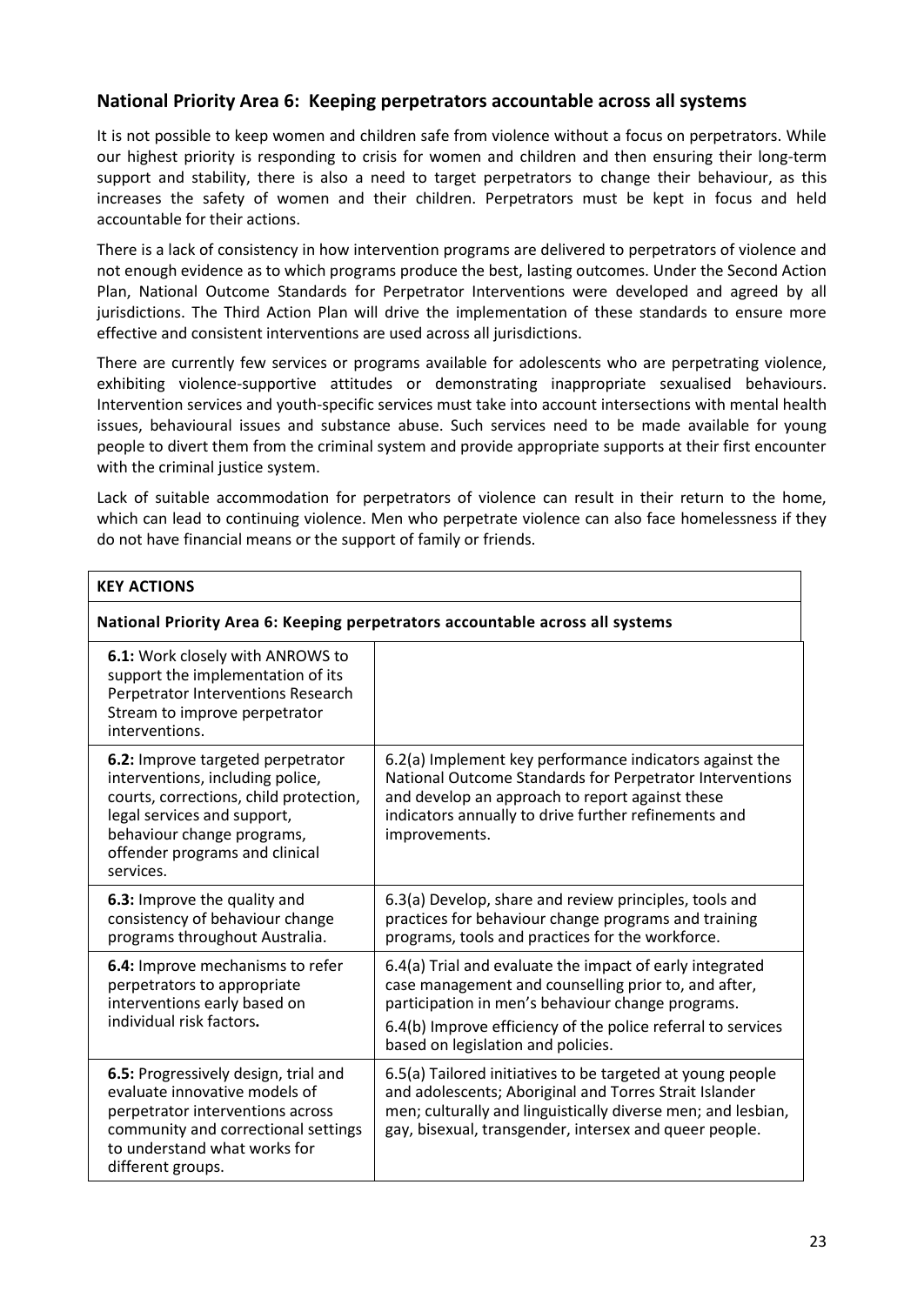#### **Keeping perpetrators accountable case studies**

### **Northern Territory – Marra'ka Mbarintja Men's Behaviour Change Program**

A consortium of Tangentyere Council, Alice Springs Women's Shelter and Jesuit Social Services has developed and implemented a best-practice Men's Behaviour Change Program with the safety of women and children at its core. The program is delivered over 24 sessions and assists perpetrators of violence to take responsibility for their actions and not use violence in future. The program employs an Aboriginal cross-cultural consultant to ensure cultural issues are appropriately and sensitively dealt with. It also uses innovative strategies to assist participants to stay engaged for the duration of the full program. Assertive outreach, the attendance of children, case management and an understanding of structural, cultural and personal barriers are imperative to work in a Central Australian context.

### **Tasmania – Further funding for perpetrator programs**

*Safe Homes, Safe Families* is supporting perpetrator programs for low-risk to medium-risk family violence offenders. No To Violence (Men's Referral Service) has been contracted to provide a telephone counselling and referral service to family violence perpetrators and their families. Relationships Australia has been contracted to provide Men's Behaviour Change Programs and education and training for mainstream service providers who come in contact with family violence offenders.

### **Commonwealth – National Outcome Standards for Perpetrator Interventions**

The Australian Government has led the national effort with states and territories to develop indicators for the National Outcome Standards for Perpetrator Interventions. The standards will improve mechanisms which hold perpetrators to account by guiding and measuring the outcomes achieved by perpetrator interventions across Australia. In recognition of the time and investment underpinning this work, the Australian Government has provided \$4 million to support state and territory governments to implement the national standards.

## **Australian Capital Territory – Legislative reform**

The ACT is passing legislation to improve the response to domestic and family violence, including:

- a new *Family Violence Act 2016*, which expands the definition of family violence to expressly include a broader range of behaviours, including emotional, psychological and economic abuse, and improves the protection order system through after-hours access and by implementing model provisions for the national recognition of family violence orders
- amendments to the *Residential Tenancies Act 1997* to make it easier for tenants who are impacted by domestic violence to change their living arrangements if this is necessary or to better secure their premises
- amendments to the *Discrimination Act 1991* to ensure that a person's status as a victim of family violence is protected so that a person cannot be discriminated against on that basis.

#### **Victoria – Men's behaviour change programs**

Victoria's Royal Commission into Family Violence noted that responses to perpetrators of family violence, aside from criminal sanctions, is an underdeveloped policy area. Men's behaviour change (MBC) programs have been delivered in Victoria since the 1980s and they are one of the key methods for educating and rehabilitating perpetrators. As at July 2015, there were 35 MBC programs available in Victoria.

A number of MBC programs are tailored to culturally and linguistically diverse communities. There are programs available for Vietnamese and Arabic speaking men, which have been well received by participants and their partners. Aboriginal men's family violence programs have also been developed in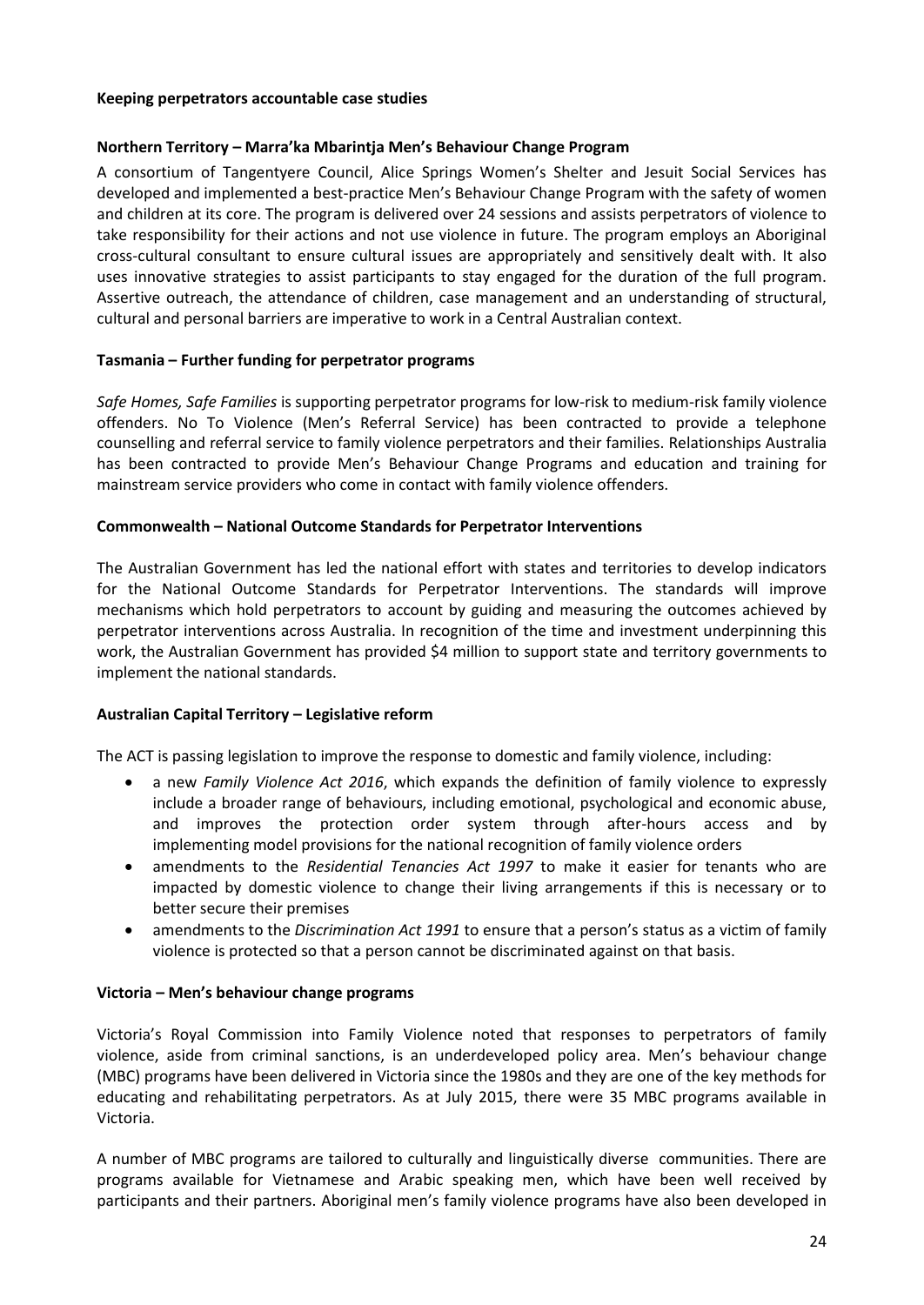recent years. For example, the Dardi Munwuro Strong Spirit program focuses on family violence, cultural identity and the role of an Aboriginal man in the family setting. MBC programs are a key part of the suite of perpetrator interventions in Victoria. The Victorian Government is committed to improving these programs, with continual evaluation of demand, development and delivery.

## **New South Wales – Multifaceted and wide ranging perpetrator interventions**

Reducing domestic violence is one of the NSW Premier's Priorities. To achieve this, the NSW Government is implementing a system-wide and coordinated approach to perpetrator interventions to better hold perpetrators to account and improve the safety of victims. As articulated in the NSW Domestic and Family Violence Blueprint for Reform 2016-2021, the NSW Government is committed to:

- increasing and improving behaviour change interventions for high risk offenders
- trialling the reduction of Apprehended Domestic Violence Orders through Behavioural Insights strategies
- developing the capacity of, and expanding the NGO and community based men's behaviour change sector
- implementing a referral pathway between Police and the Men's Referral Service to help offenders change behaviour
- establishing Police High Risk Offender Teams to target recidivist offenders
- assessing the feasibility and effectiveness of providing accommodation for perpetrators to reduce immediate re-offending
- trialling GPS tracking of domestic and family violence offenders.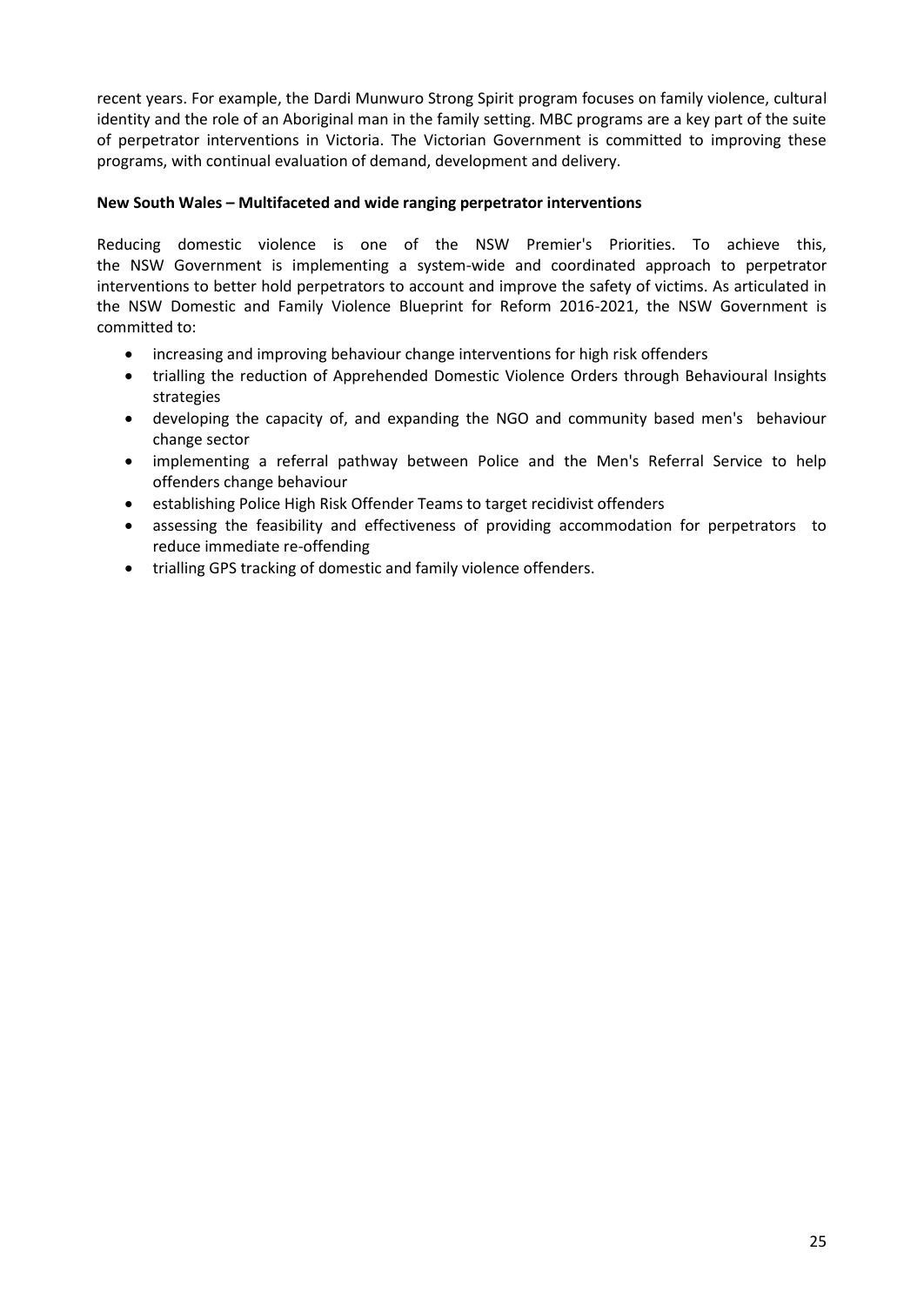# **Building the evidence base**

## **Why is research important?**

For the National Plan to be successful in achieving its long-term target, a solid national evidence base is required. The National Plan is built on the existing evidence and continues to invest in new research and in strengthening existing data collections. National research, such as work being undertaken and commissioned by ANROWS, will fill gaps in our knowledge and improve the effectiveness of service provision.

## **What have we achieved to date?**

A firm foundation has been laid with the establishment of ANROWS, national surveys on the prevalence and experience of violence and community attitudes to violence, the establishment of the perpetrator research stream, and the development of the National Data Collection and Reporting Framework.

ANROWS' inaugural set of research priorities (2014–2016) under the National Research Agenda to Reduce Violence against Women and their Children has resulted in 20 research projects being conducted. Some of these have already been completed and reports have been published on the ANROWS website, while others are still underway. The research contributes to the evidence base to inform policy and service responses and supports the development and rollout of evidence-based programs to improve long-term outcomes for women and their children.

ANROWS is also progressing the Perpetrator Interventions Research Stream as a priority of the Second Action Plan. This research is building an authoritative information base from which we can improve the quality of perpetrator interventions and men's behaviour change programs within the context of the civil, criminal and child protection systems.

States and territories collect and report on administrative data relating to the experience and perpetration of violence against women and their children. This data is collected through systems such as policing, justice, corrections, health and community and legal assistance services. The National Data Collection and Reporting Framework, which was delivered by the Australian Bureau of Statistics in September 2014, will improve the capacity for linking the information held in each of these different systems. It will also enhance our ability to identify individual pathways of women and children who are experiencing violence, and of perpetrators, across systems. Since then, work to implement the National Data Collection and Reporting Framework has continued and includes a number of data improvement projects, mostly in criminal justice systems.

The Australian Government is funding the Personal Safety Survey and National Survey on Community Attitudes towards Violence against Women every four years:

- The Personal Safety Survey is the most comprehensive quantitative study of interpersonal violence in Australia. The 2012 Personal Safety Survey was conducted from February to December 2012. It provided information on the nature and extent of women's and men's experiences of violence since the age of 15, including detailed information about current and previous partner violence, stalking, physical and sexual abuse before the age of 15, and general feelings of safety.
- The National Survey on Community Attitudes towards Violence against Women provides information on community knowledge of, and attitudes towards, violence against women and identifies areas that need attention in the future. It was most recently conducted in 2013.

## **What will be done under the Third Action Plan and what it will tell us?**

The Personal Safety Survey is being undertaken again in 2016 for release in 2017. This will provide updated information on the prevalence of the different types of violence by different perpetrator types.

The next National Survey on Community Attitudes towards Violence against Women will be undertaken in 2017, with findings to be released in 2018. It will improve our understanding of the factors that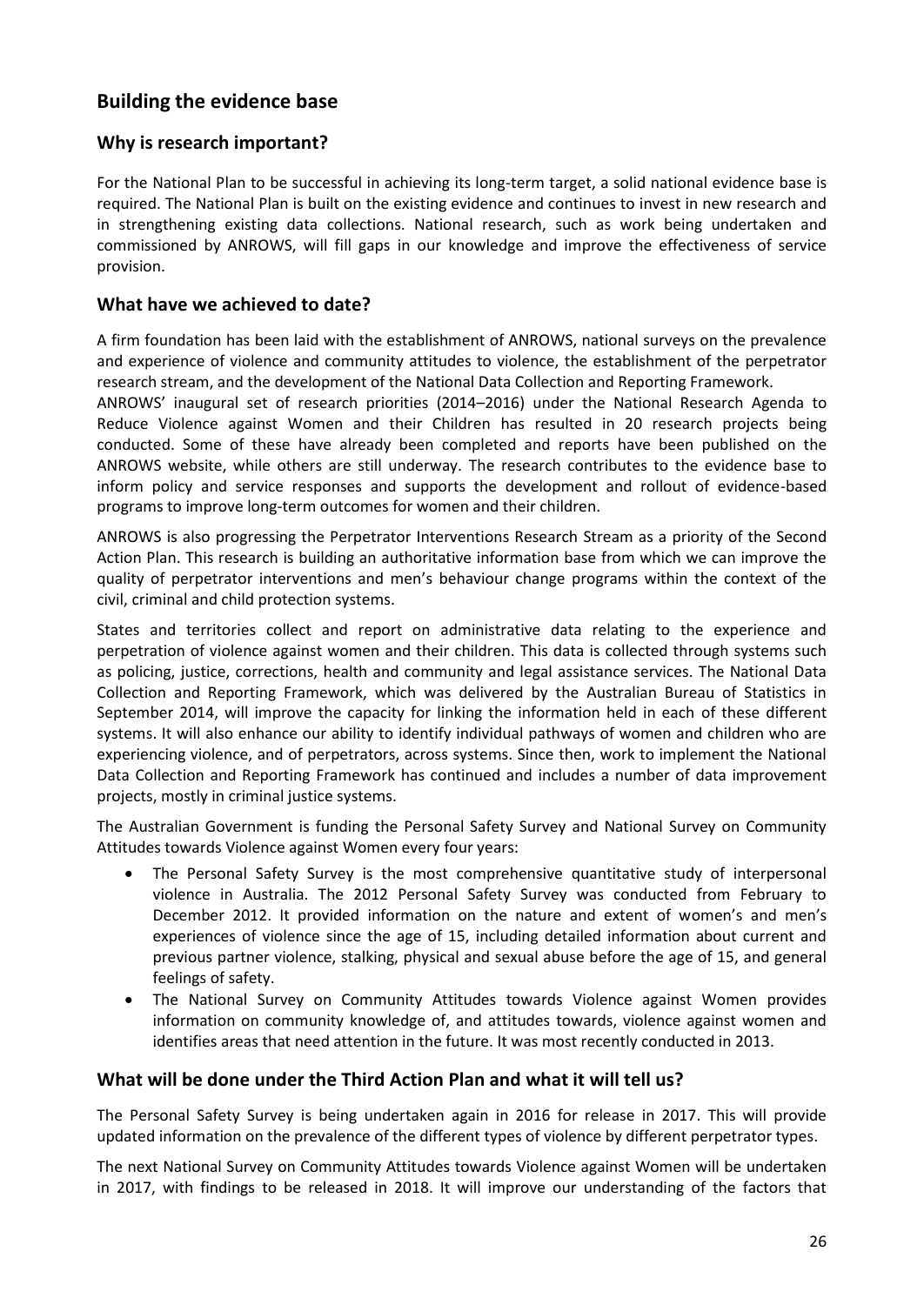influence knowledge, attitudes and responses to violence against women and identify particular parts of the population to target prevention efforts.

ANROWS' next research stream is being developed in late 2016 and will prioritise areas that have been identified though the evaluation of the Second Action Plan and ongoing consultation. ANROWS will continue progressing the Perpetrator Interventions Research Stream, adding to our knowledge of the effectiveness of current interventions and identifying intervention models that address a diversity of perpetrators.

Current evidence on violence against women with disability relies heavily on overseas research and data. We will commission an Australian study in 2017 that will examine the types of violence experienced by women with disability and the range of perpetrators and settings.

In order to improve our understanding of what it would take to reduce domestic, family and sexual violence in Aboriginal and Torres Strait Islander communities, we will conduct a study in remote, regional and urban communities. The study will examine the extent of exposure to violence against women and their children; social impacts on relationships, health, wellbeing, education and workforce participation; and availability, appropriateness and effectiveness of services and other supports. It will also identify what else is needed to reduce exposure to, and the effects of, violence in communities.

Work on the National Data Collection and Reporting Framework will be progressed further under the Third Action Plan, along with work begun under the Second Action Plan to improve systems that support reviews of domestic and family violence related deaths and child deaths. This work will be progressed by the Australian Human Rights Commission, which will consult states and territories to scope the development of data collection protocols and a proposed national data collection mechanism.

The continuing building of an evidence base will link with, and be informed by, work underway as part of the research agenda of the *National Framework for Protecting Australia's Children*.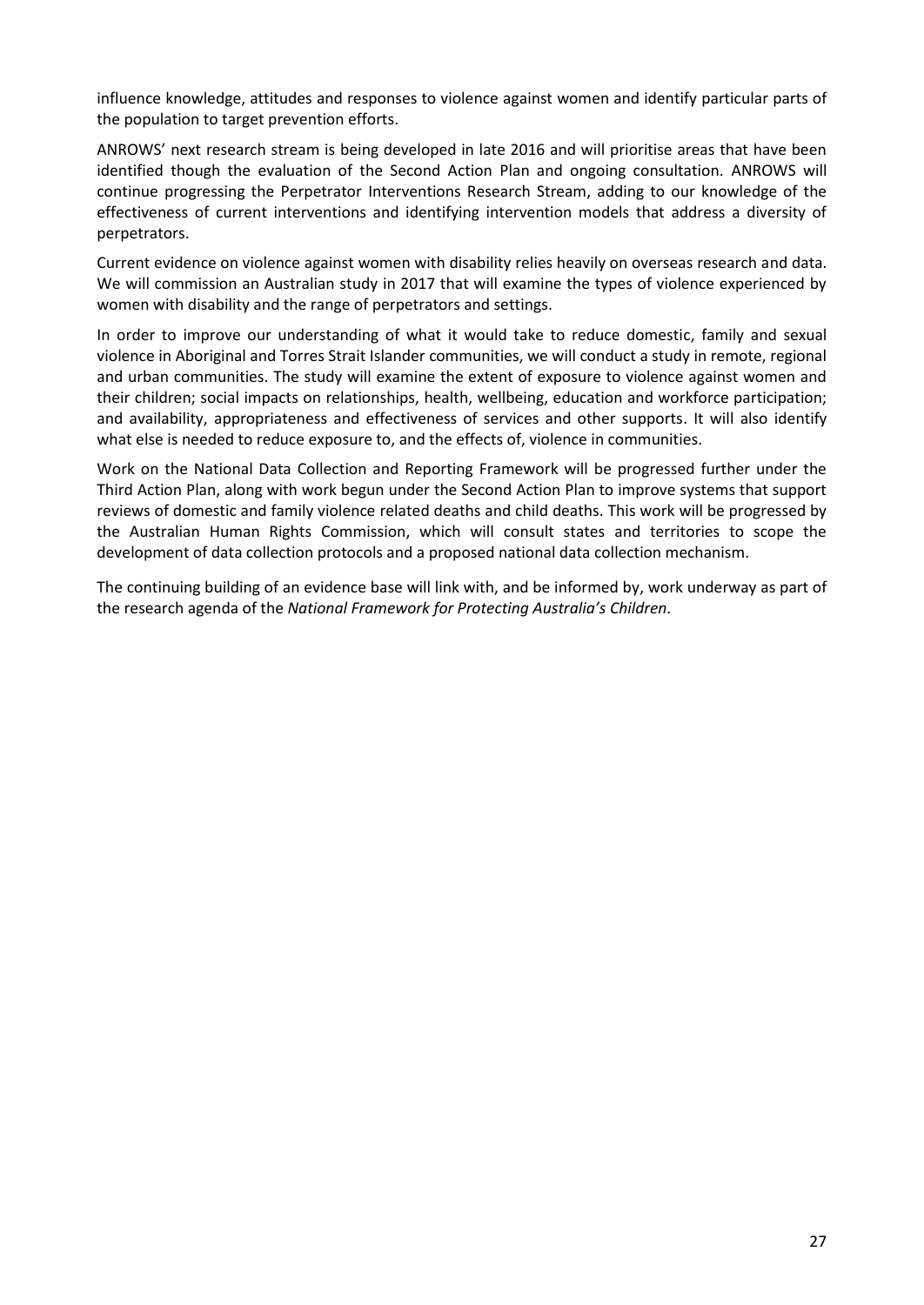## **Governance and engagement**

All governments are jointly responsible for overseeing the Third Action Plan. To achieve its actions, a collaborative and cooperative effort is needed from all governments across Australia, the community sector, the corporate sector and the broader community. Strong communication and governance arrangements between governments and other stakeholders will ensure that relevant experts and organisations are involved in national work to reduce violence against women and their children.

## **Council of Australian Governments**

Building on its endorsement of the National Plan in February 2011 and prioritisation of violence against women and their children in 2015, COAG will continue to take collective action to reduce violence through the Third Action Plan.

## **Women's Safety Ministers**

Commonwealth, state and territory Women's Safety Ministers are responsible for overseeing implementation of the Third Action Plan and will lead whole-of-government involvement. Women's Safety Ministers will also drive the development of the Fourth Action Plan.

## **Implementation Executive Group**

The Implementation Executive Group (ImpEG) will continue to support Women's Safety Ministers by driving the Third Action Plan's day-to-day implementation. ImpEG will:

- progress the Third Action Plan's National Priorities and Actions, particularly cross-jurisdictional and national actions
- contribute to reporting and evaluation of the Third Action Plan
- support whole-of-government involvement through working with officials across portfolios, within jurisdictions and at the national level
- drive community engagement.

## **Working groups**

Working groups will be established to progress and monitor key actions under the Third Action Plan. They will be led by state and territory government officials and will comprise experts from the academic and service sectors. The Australian Government will support the working groups by providing research, evaluations and other sources of evidence to inform the implementation of actions under the Third Action Plan. Working groups will focus on:

- workforce strategies (year 1) and then housing and homelessness (from 2017)
- Aboriginal and Torres Strait Islander communities
- sexual violence
- children and parenting.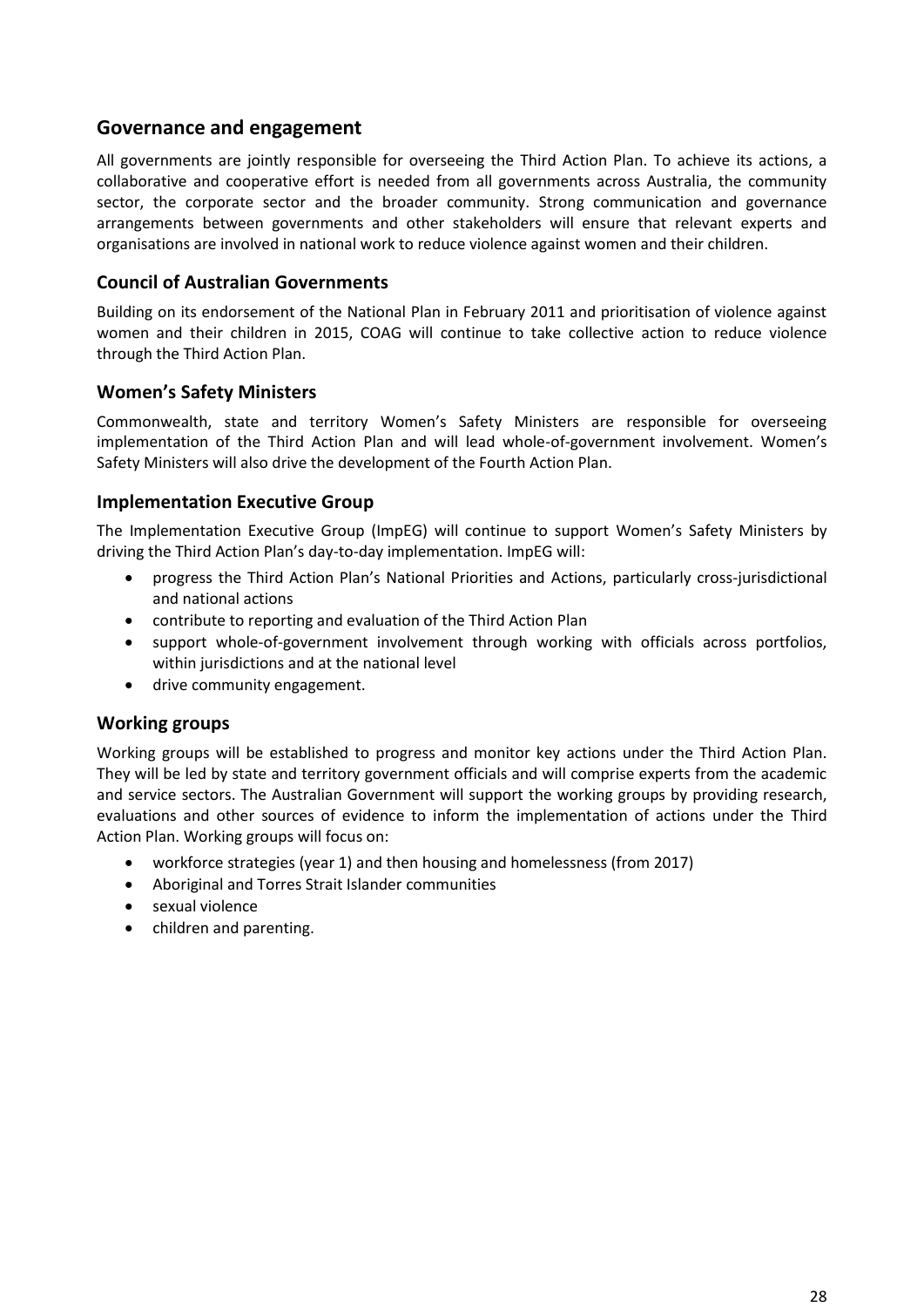## **State and territory advisory mechanisms**

Current consultative and advisory bodies established by the states and territories will inform and provide feedback on the implementation of the Third Action Plan and its interface with state and territory plans to reduce violence against women and their children.

## **National summits**

The COAG Advisory Panel on Reducing Violence against Women and their Children has recommended biennial national summits on preventing violence against women and their children. The first summit was held in October 2016.

## **Other engagement**

The Third Action Plan will be implemented with the ongoing support of key national partners, including Australia's National Research Organisation for Women's Safety, Our Watch, 1800RESPECT, Lifeline and White Ribbon Australia.

All governments will also continue to undertake targeted consultations with subject-matter experts on the implementation of specific actions.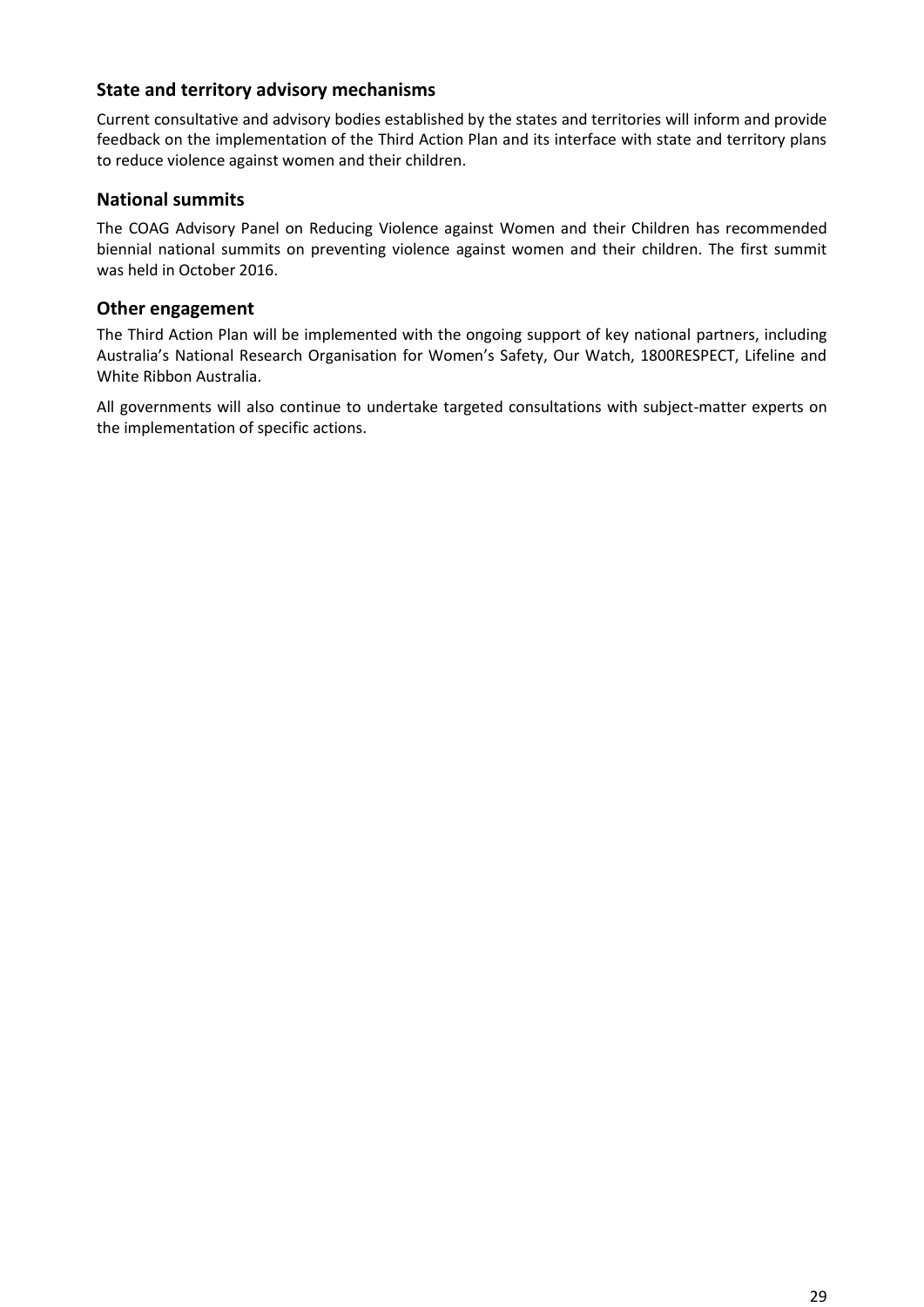# **Communication**

## **National Plan website**

[The National Plan website](http://plan4womenssafety.dss.gov.au/) is a tool for governments, partners, stakeholders and the community. It provides a platform to share information and connect with work being done across the country to reduce violence against women and their children. The website also houses the eNewsletter and a National Plan communication toolkit.

## **eNewsletter**

The National Plan eNewsletter is released quarterly. It promotes the achievements and actions of governments and National Plan partners and raises awareness of upcoming events and activities as part of the National Plan.

## **The National Plan Secretariat**

[The National Plan Secretariat](mailto:npsecretariat@dss.gov.au) is a central point of contact for public queries on the Third Action Plan.

## **Evaluation and reporting**

Monitoring and reporting progress against the National Plan is vital to ensure there is real progress towards reducing violence against women and their children. It allows jurisdictions to share information with each other and the public and provides governments with useful information when developing future Action Plans.

The National Plan includes a commitment by all governments to conduct an evaluation of the National Plan as a policy framework for reducing violence against women and their children across its 12-year lifespan.

An evaluation of the achievements and outcomes of the Third Action Plan will be undertaken in 2019 by an external organisation and will contribute to this overall evaluation of the National Plan.

Governments will also work together to publicly release targeted and streamlined annual reports to the Australian public on progress under the Third Action Plan.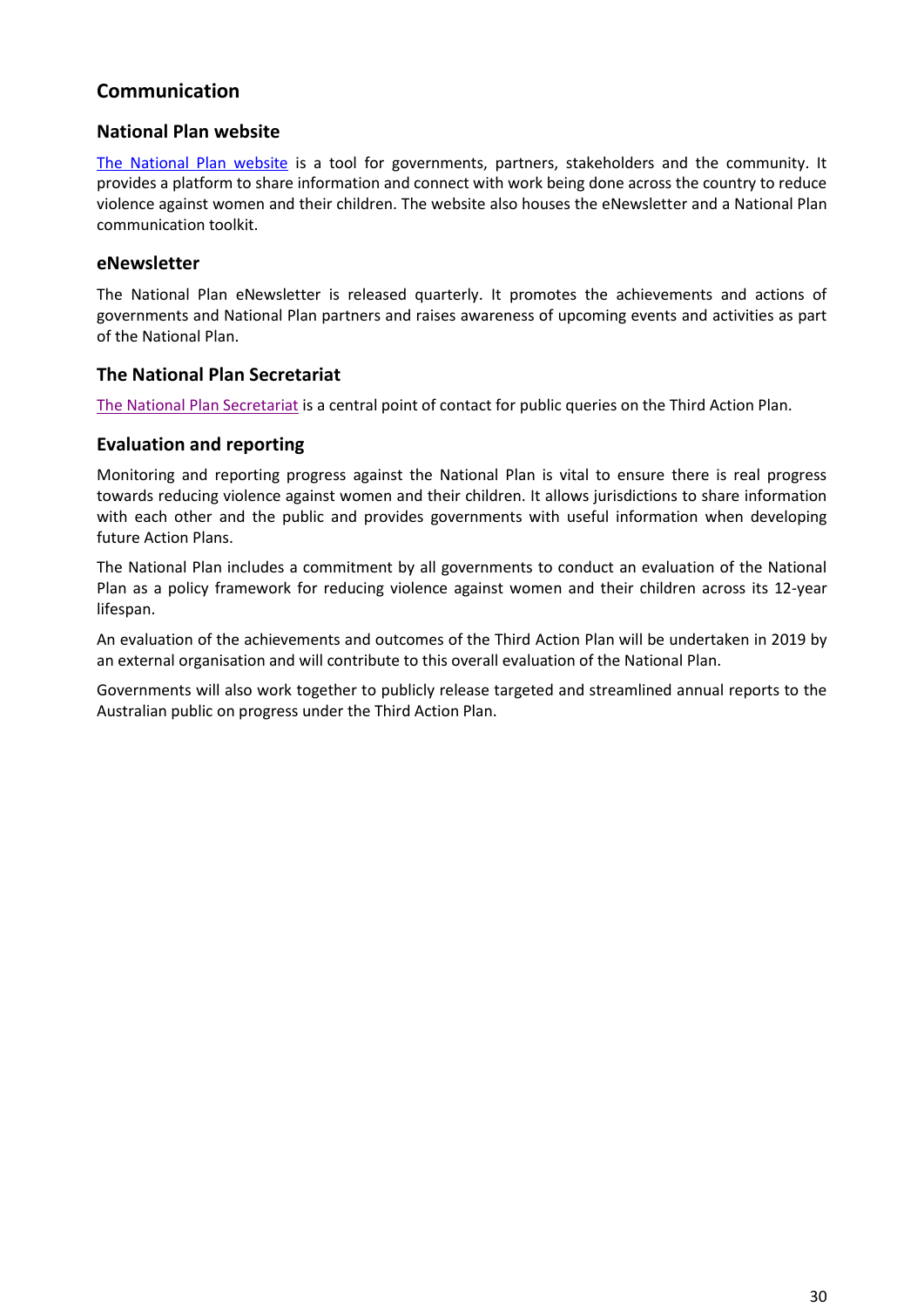# **Definitions of domestic, family and sexual violence**

**Domestic violence** is most commonly described as an act of violence that generally occurs between two people who are in an intimate relationship or have previously been in an intimate relationship.

Domestic violence usually consists of violent, threatening and intimidating behaviour that is used as an ongoing tactic to exercise power and control. Acts of domestic violence may occur once, but most commonly, when there is no form of intervention, it continues in cycles for the life of the relationship, often escalating in severity and regularity. Perpetrators often escalate their violence when women declare their intention to leave the relationship or for short or extended periods following her leaving the relationship.

While men can be victims of violence, women experience domestic, family and sexual violence at disproportionately higher levels, predominantly perpetrated by men. Violence perpetrated against women tends to be more severe and part of an ongoing pattern of intimidation and control. Men are more likely to be the victims of violence from other men and from strangers in public, and different strategies are required to address these different types of violence.

**Family violence** is a broader term that generally extends to violence between family members as well as violence between intimate partners. The term 'family violence' is the preferred term to identify violence experienced by Aboriginal and Torres Strait Islander people, where violence can occur between people from a range of marital and kinship relationships.

Domestic and family violence can include a broad range of actions and behaviours, including:

- **Physical violence**. This is most people's common understanding of domestic violence. It can include punching, hitting, slapping, whipping, hitting with objects, kicking, stomping, shoving, throwing, burning, stabbing and choking. Physical violence can be fatal and women are often at the highest risk of injury or death when leaving a violent relationship. Choking has also been identified as a red flag for potential homicide.
- **Psychological violence**. This consists of actions that are used to threaten, intimidate, harass, belittle and humiliate. It can include threats of violence or death toward a woman or to her children, family, friends, work colleagues or pets. It can include isolating women from family and friends, yelling, breaking property, driving at excessive speed, making unfounded accusations of infidelity, interrogation and making threats of self-harm or suicide if the woman attempts to leave.
- **Sexual violence**. This consists of sexual actions that are without consent. This can include coercion, physical force, rape, sexual assault with implements, being forced to watch or engage in pornography, enforced prostitution, or being made to have sex with other people.
- **Financial abuse**. This can include control of household finances, limiting access to funds and forced acquisition of funds or property. Financial abuse is also a common form of abuse against older people and can involve accessing finances and property without consent.
- **Technology-facilitated abuse**. This can include monitoring actions, movements and communications through placing applications on phones and computers. It can include using phone calls, texts, emails and social media to make threats or make personal information public. Technology can also be used to record consensual or non-consensual sex and to upload, or threaten to upload, these images online without consent.
- **Neglect**. This includes failure to provide care or provide for the basic needs of women who are dependent on others due to disability or for other reasons.

While alcohol, substance abuse, mental health issues and poverty can be contributing factors to violence, they are not the causal factors. Most people who consume alcohol or drugs, or who have mental health issues, do not commit acts of domestic or family violence.